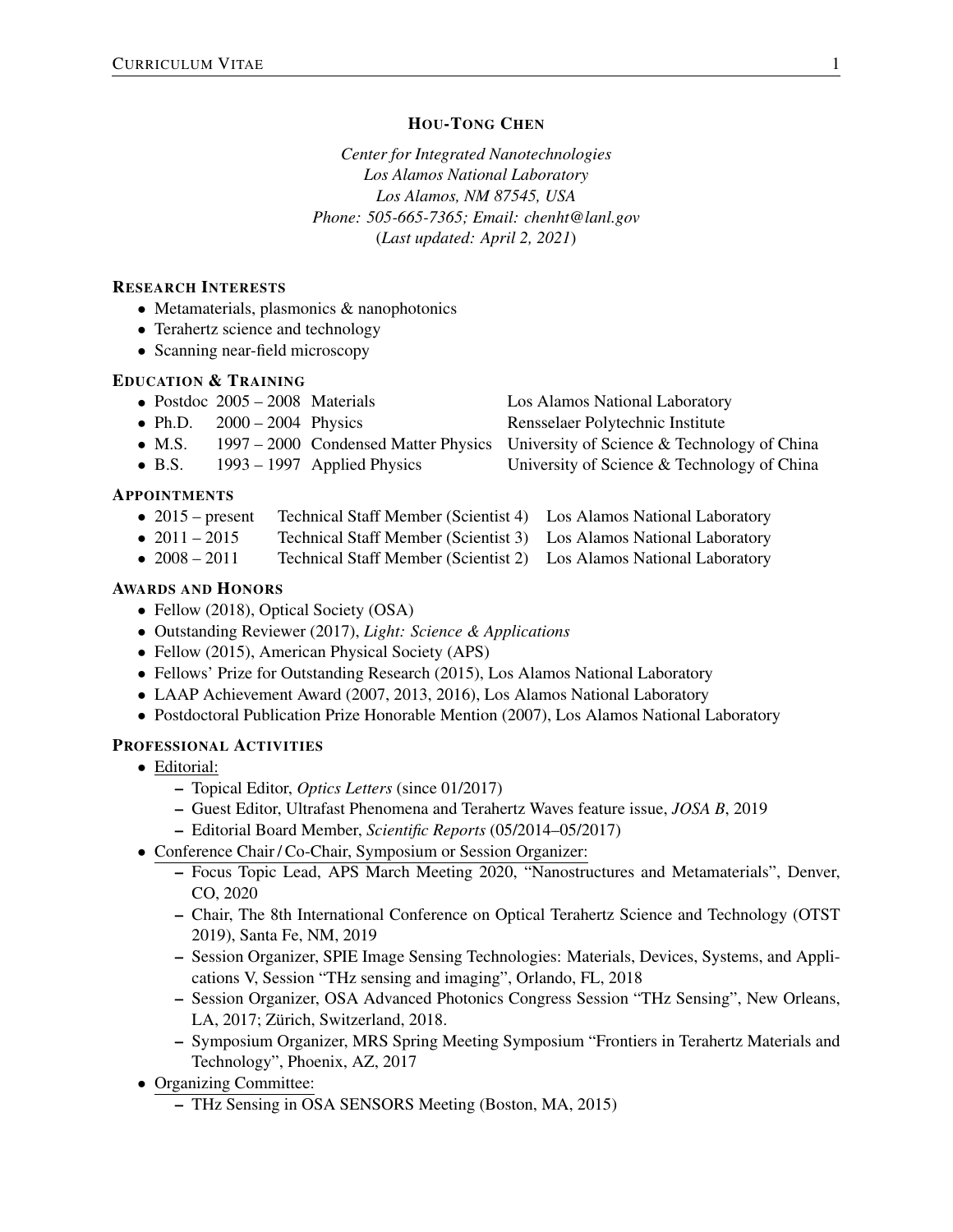- International Workshop on Electromagnetic Metamaterials (IV, Albuquerque, NM, 2010; V, Albuquerque, NM, 2012; VI, Santa Fe, NM, 2014)
- International Workshop on Metamaterials (Nanjing, China, 2012)
- *•* Technical Program Committee:
	- Nanophotonics and Micro/Nano Optics International Conference (NANOP) (Munich, Germany, 2019; Paris, France, 2020)
	- SPIE/COS Photonics Asia Infrared, Millimeter-Wave, and Terahertz Technologies (Beijing, China, 2012, 2014, 2016, 2018)
	- ACM NanoCOM (Washington, DC, 2017)
	- OTST (London, UK, 2017; San Diego, CA, 2015)
	- IRMMW-THz (Hong Kong, China, 2015; Copenhagen, Denmark, 2016; Cancun, Mexico, 2017; Nagoya, Japan, 2018)
	- NANOMETA (Seefeld, Austria, 2017)
- *•* Reviewer:
	- Numerous governmental funding agencies in US and abroad: NSF Panelist (2013, 2015, 2016); Austrian Science Fund (2016); European Research Council (2016); Army Research Office (2016); Research Grants Council (RGC) of Hong Kong (2013-2016, 2019); Center for Nanoscale Materials (CNM), ANL (2014–2016); DOE BES (2015, 2018); DOE Early Career (2017–2019); DOE SBIR (2019); German Research Foundation (2015); Israel Ministry of Science, Technology & Space (2017, 2018); LANL internal LDRD-ER Committee (EPM, 2013-2015, 2017, 2018; QOS, 2011, 2012)
	- Regular reviewer for prestigious scientific journals

## MAJOR RESEARCH PROJECTS

| $\bullet$ 10/2019 - 09/2022 | PI | "Broadband Terahertz Circular Dichroism Spectroscopy"                    |
|-----------------------------|----|--------------------------------------------------------------------------|
|                             |    | \$0.92M, LANL/LDRD Program                                               |
| $\bullet$ 10/2017 - 09/2020 | PI | "Breaking the efficiency limits in quantum dot emitters using dual-band  |
|                             |    | metamaterials"                                                           |
|                             |    | \$0.9M, LANL/LDRD Program                                                |
| • $10/2017 - 09/2020$       |    | Co-I "Dominating the electromagnetic spectrum with spatio-temporal modu- |
|                             |    | lated metasurfaces"                                                      |
|                             |    | \$5M, LANL/LDRD Program                                                  |
| • $10/2014 - 09/2017$       | PI | "Meso-photonic materials for tailored light-matter interactions"         |
|                             |    | \$5.4M, LANL/LDRD Program                                                |
| $\bullet$ 04/2015 - 12/2015 | PI | "Ultra light and extremely compact metamaterial lens antenna"            |
|                             |    | \$400K, NRO DII Program                                                  |
| • $10/2013 - 09/2014$       | PI | "Meso-photonic materials"                                                |
|                             |    | \$400K, LANL/LDRD Program                                                |
| $\bullet$ 10/2010 - 09/2013 | PI | "Harnessing nonlinearity for transformative metamaterial technology"     |
|                             |    | \$5.4M, LANL/LDRD Program                                                |
| • $10/2009 - 09/2011$       | PI | "Metamaterial based phase shifting and beam steering devices"            |
|                             |    | \$400K, National Nanotechnology Enterprise Development Center            |
|                             |    | (NNEDC)                                                                  |
| • $10/2008 - 09/2011$       |    | Co-I "Novel high performance THz metamaterial photonic devices"          |
|                             |    | \$1M, LANL/LDRD Program                                                  |

**PATENTS**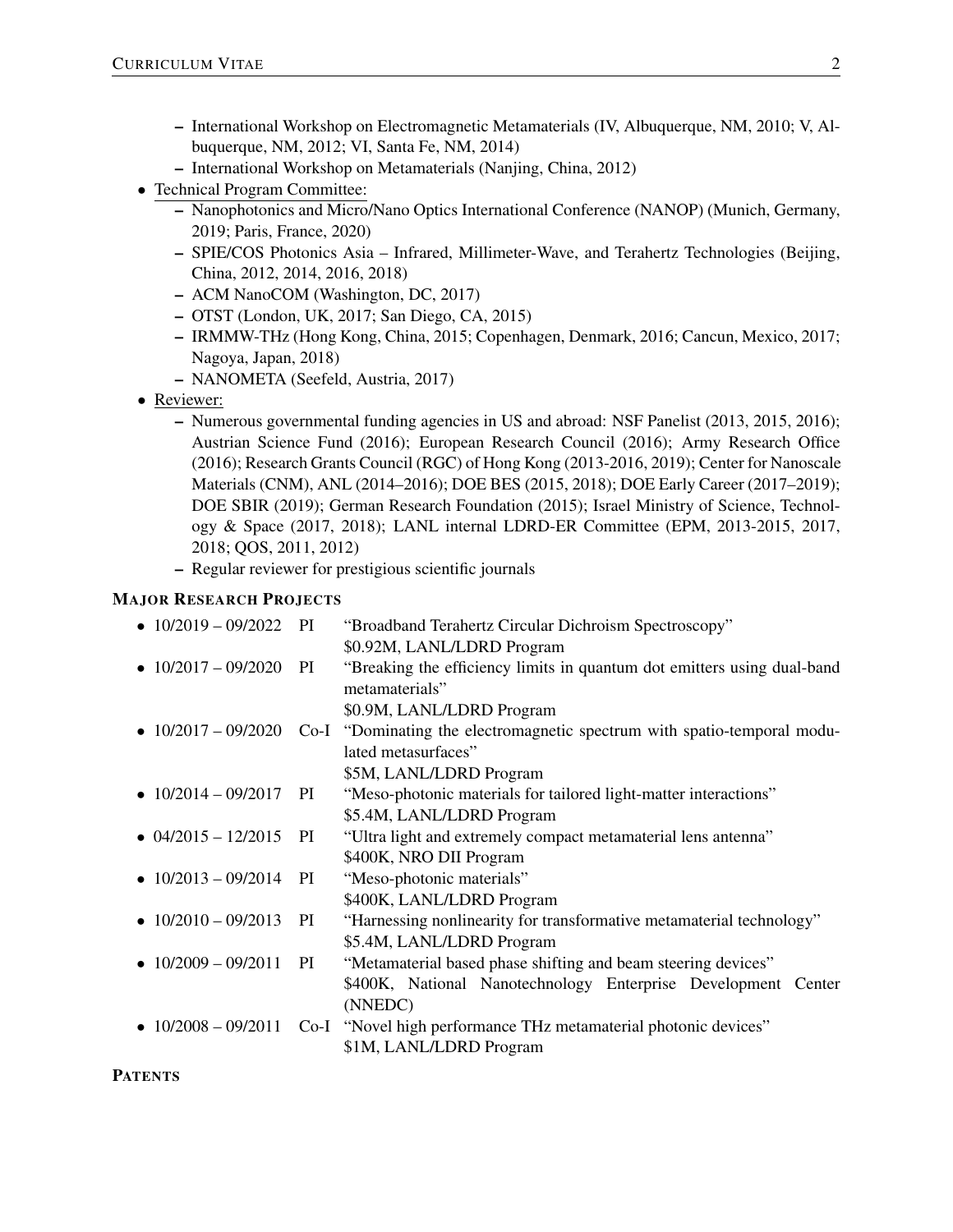- 07/2019 "Reflective metasurfaces for broadband terahertz linear-to-circular polarization conversion and circular dichroism spectroscopy" Application No. 16/504,026
- 09/2014 "Dynamical frequency tuning of electric and magnetic metamaterial response" US Patent No. 8,836,439
- 11/2010 "Active terahertz metamaterial devices" US Patent No. 7,826,504

#### POSTDOCS, VISITING SCHOLAR & STUDENTS SUPERVISED

- Dr. Teng Shi (Current PD, LANL)
- Dr. Shai Vardeny (Unknown)
- Dr. Precious Cantú (Unknown)
- Mr. Andrew Cardin (Graduate Student, Duke University)
- Dr. Dongfang Li (Current PD, LANL)
- Ms. Honora Driscoll (Summer Undergraduate Student, University College London)
- Mr. Chih-Feng Wang (Graduate Student, University of New Mexico, now Postdoc, PNNL)
- Dr. Sinhara Silva (Current PD, LANL)
- Mr. Conrad Corbella Bagot (Visiting Undergraduate Student, now Graduate Student, UC Boulder)
- Dr. Zhiqin Huang (Visiting Graduate Student, Duke University)
- Dr. Chun-Chieh Chang (PD, now National Taiwan Normal University)
- Mr. Andrew Tang (Summer Undergraduate Student, UCLA)
- Dr. Beibei Zeng (PD, now Optical Scientist, Corning Inc.)
- Miss Jane Heyes (Postmaster Intern and Technologist, now Graduate Student, MIT)
- Dr. Nathaniel Grady (PD, now R&D Optical Engineer, Sandia National Laboratories)
- Dr. Li Huang (Visiting Scholar, Associate Professor, Harbin Institute of Technology, China)
- Dr. Ranjan Singh (PD, now Associate Professor, Nanyang Technological University, Singapore)
- Dr. Jiangfeng Zhou (PD, now Associate Professor, South Florida University)

## PUBLICATIONS

[Web of Science](https://publons.com/researcher/2858733/hou-tong-chen/) citations *>* 10*,*000, H-index 40 [Google Scholar](https://scholar.google.com/citations?user=0qYHI5oAAAAJ&hl=en) citations *>* 14*,*400, H-index 46

- 97. S. R. Silva, C. Corbella, A. D. Tang, P. Nath, A. K. Azad, and H.-T. Chen, "Microwave Metasurface-Based Alvarez Lens," *Applied Physics Letters*, submitted (2020).
- 96. S. Misra, D. Zhang, Z. Qi, D. Li, J. Lu, H.-T. Chen, and H. Wang, "Morphology control of selfassembled three-phase Au-BaTiO<sub>3</sub>-ZnO hybrid metamaterial for tunable optical properties," *Crystal Growth & Design* 20(9), 6101-6108 (2020). [Link](https://dx.doi.org/10.1021/acs.cgd.0c00801)
- 95. J. Huang, X. Wang, D. Li, T. Jin, P. Lu, D. Zhang, P. Lu, P.-T. Lin, H.-T. Chen, J. Narayan, X. Zhang, and H. Wang, "3D hybrid plasmonic framework with Au nanopillars embedded in nitride multilayers integrated on Si," *Advanced Materials Interfaces* 7(17), 2000493 (2020). [Link](https://doi.org/10.1002/admi.202000493)
- 94. J. Huang, H. Wang, D. Li, Z. Qi, D. Zhang, P. Lu, H.-T. Chen, D. A. Yarotski, P.-T. Lin, X. Zhang, and H. Wang, "Room-temperature ferroelectric  $LiNb<sub>6</sub>Ba<sub>5</sub>Ti<sub>4</sub>O<sub>3</sub>O$  spinel phase in a nanocomposite thin film form for nonlinear photonics," *ACS Applied Materials & Interfaces* 12, 23076–23083 (2020). [Link](https://dx.doi.org/10.1021/acsami.0c03487)
- 93. A. E. Cardin, S. R. Silva, S. R. Vardeny, W. J. Padilla, A. Saxena, A. J. Taylor, W. J. M. Kort-Kamp, H.-T. Chen, D. A. R. Dalvit, and A. K. Azad, "Surface-wave-assisted nonreciprocity in spatiotemporally modulated metasurfaces," *Nature Communications* 11, 1469 (2020). [Link](https://doi.org/10.1038/s41467-020-15273-1)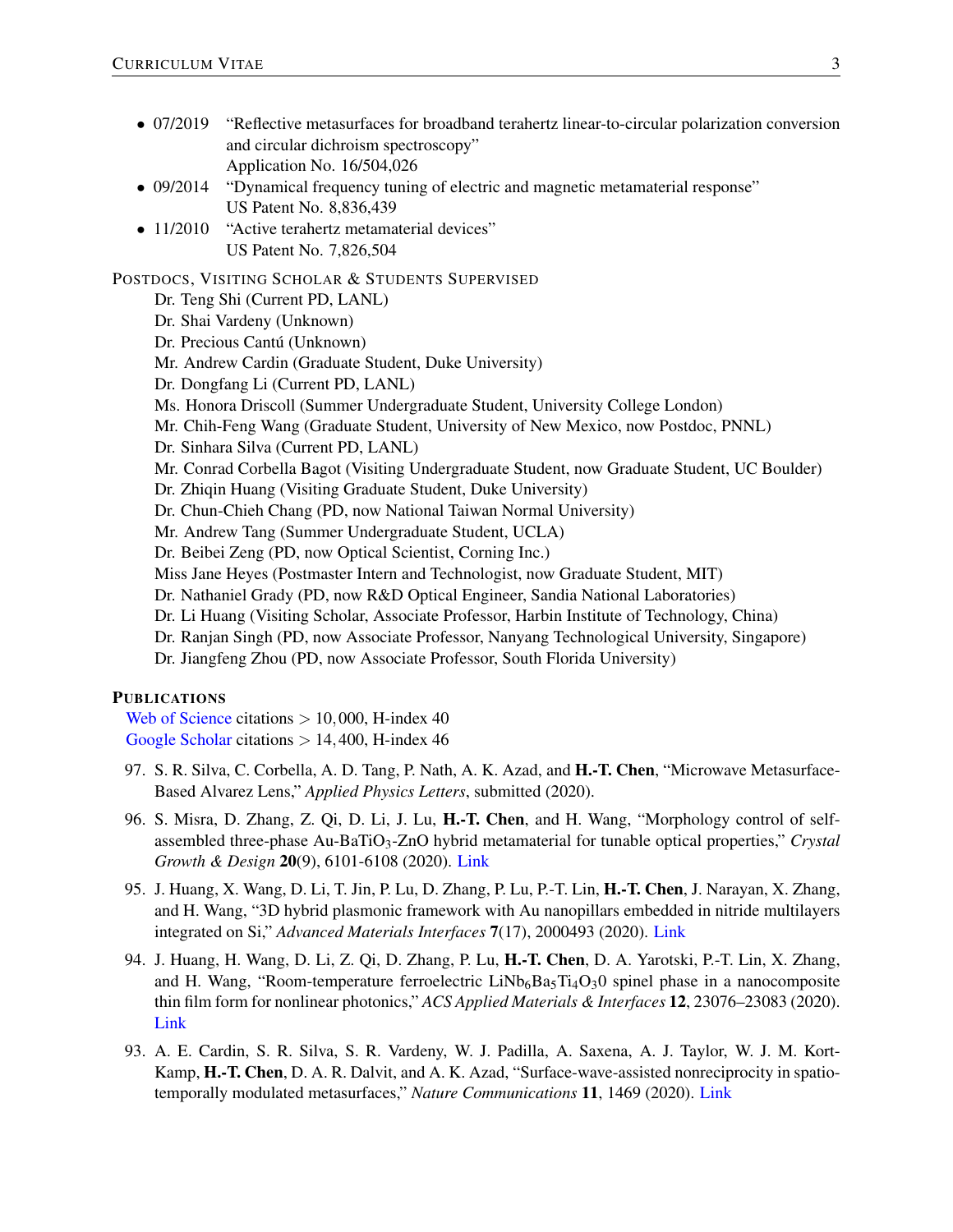- 92. J. Zhang, X. Wei, I. D. Rukhlenko, H.-T. Chen, and W. Zhu, "Electrically tunable metasurface with independent frequency and amplitude modulations," *ACS Photonics* 7(1), 265–271 (2020). [Link](https://doi.org/10.1021/acsphotonics.9b01532)
- 91. S. R. Silva, A. Rahman, W. M. Kort-Kamp, J. J. Rushton, J. Singleton, A. J. Taylor, D. A. R. Dalvit, H.-T. Chen, and A. K. Azad, "Metasurface-based ultra-lightweight high-gain off-axis flat parabolic reflectarray for microwave beam collimation/focusing," *Scientific Reports* 9, 18984 (2019). [Link](https://doi.org/10.1038/s41598-019-55221-8)
- 90. C.-C. Chang, Z. Zhao, D. Li, A. J. Taylor, S. Fan, and H.-T. Chen, "Broadband linear-to-circular polarization conversion enabled by birefringent off-resonance reflective metasurfaces," *Physical Review Letters* 123(23), 237401 (2019). [Link](https://doi.org/10.1103/PhysRevLett.123.237401)
- 89. C.-C. Chang, J. Nogan, Z.-P. Yang, W. J. M. Kort-Kamp, W. Ross, T. S. Luk, D. A. R. Dalvit, A. K. Azad, and H.-T. Chen, "Highly plasmonic titanium nitride by room-temperature sputtering," *Scientific Reports* 9, 15287 (2019). [Link](https://doi.org/10.1038/s41598-019-51236-3)
- 88. C.-F. Wang, T. G. Habteyes, T. S. Luk, J. F. Klem, I. Brener, H.-T. Chen, and O. Mitrofanov, "Observation of intersubband polaritons in a single nanoantenna using nano-FTIR spectroscopy," *Nano Letters* 19(7), 4620–4626 (2019). [Link](https://doi.org/10.1021/acs.nanolett.9b01623)
- 87. J. Guo, T. Wang, H. Zhao, X. Wang, S. Feng, P. Han, W. Sun, J. Ye, G. Situ, H.-T. Chen, and Y. Zhang, "Reconfigurable terahertz metasurface pure phase holograms," *Advanced Optical Materials* 7, 1801696 (2019). [Link](https://doi.org/10.1002/adom.201801696)
- 86. X. Wang, J. Jian, Z. Zhou, C. Fan, Y. Dai, L. Li, J. Huang, J. Sun, A. Donohue, P. Bermel, X. Zhang, H.-T. Chen, and H. Wang, "Self-assembled Ag-TiN hybrid plasmonic metamaterial: Tailorable tilted nanopillars and optical properties," *Advanced Optical Materials* 7(3), 1801180 (2019). [Link](https://doi.org/10.1002/adom.201801180)
- 85. W. Xu, L. Xie, J. Zhu, L. Tang, R. Singh, C. Wang, Y. Ma, H.-T. Chen, Y. Ying, "Terahertz biosensing with a graphene-metamaterial heterostructure platform," *Carbon* 141, 247–252 (2019). [Link](https://doi.org/10.1016/j.carbon.2018.09.050)
- 84. S. Misra, L. Li, D. Zhang, J. Jian, Z. Qi, M. Fan, H.-T. Chen, X. Zhang, and H. Wang, "Selfassembled ordered three-phase AuBaTiO<sub>3</sub>-ZnO vertically aligned nanocomposites achieved by a templating method," *Advanced Materials* 31, 1806529 (2019). [Link](https://doi.org/10.1002/adma.201806529)
- 83. C.-C. Chang, W. J. M. Kort-Kamp, J. Nogan, T. S. Luk, A. K. Azad, A. J. Taylor, D. A. R. Dalvit, M. Sykora, and H.-T. Chen, "High-temperature refractory metasurfaces for solar thermophotovoltaic energy harvesting," *Nano Letters* 18(12), 7665–7673 (2018). [Link](https://doi.org/10.1021/acs.nanolett.8b03322)
- 82. B. Zeng, Z. Huang, A. Singh, Y. Yao, A. K. Azad, A. D. Mohite, A. J. Taylor, D. R. Smith, and H.-T. Chen, "Graphene metasurface devices for high-speed mid-infrared spatial light modulation and imaging," *Light: Science & Applications* 7, 51 (2018). [Link](https://doi.org/10.1038/s41377-018-0055-4)
- 81. J. Huang, T. Jin, S. Misra, H. Wang, Z. Qi, Y. Dai, X. Sun, L. Li, J. Okkema, H.-T. Chen, P.-T. Lin, X. Zhang, and H. Wang, "Tailorable optical response of  $Au-LiNbO<sub>3</sub>$  hybrid metamaterial thin films for optical waveguide applications," *Advanced Optical Materials* 6(19), 1800510 (2018). [Link](https://doi.org/10.1002/adom.201800510)
- 80. J. Huang, X. Wang, N. L. Hogan, S. Wu, P. Lu, Z. Fan, Y. Dai, B. Zeng, R. Starko-Bowes, J. Jian, H. Wang, L. Li, R. P. Prasankumar, D. Yarotski, M. Sheldon, H.-T. Chen, Z. Jacob, X. Zhang, and H. Wang, "Nanoscale artificial plasmonic lattice in self-assembled vertically aligned nitride-metal hybrid metamaterials," *Advanced Science* 5(7), 1800416 (2018). [Link](https://doi.org/10.1002/advs.201800416)
- 79. C.-C. Chang, L. Huang, J. Nogan, and H.-T. Chen, "Narrowband terahertz bandpass filters employing stacked bilayer metasurface antireflection structures," *APL Photonics* 3(5), 051602 (2018). [Link](https://doi.org/10.1063/1.5003984)
- 78. C. Kadlec, V. Skoromets, F. Kadlec, H. Němec, H.-T. Chen, V. Jurka, K. Hruška, and P. Kužel, "Electric-field tuning of a planar terahertz metamaterial based on strained SrTiO3," *Journal of Physics D: Applied Physics* 51(5), 054001 (2018). [Link](https://doi.org/10.1088/1361-6463/aaa315)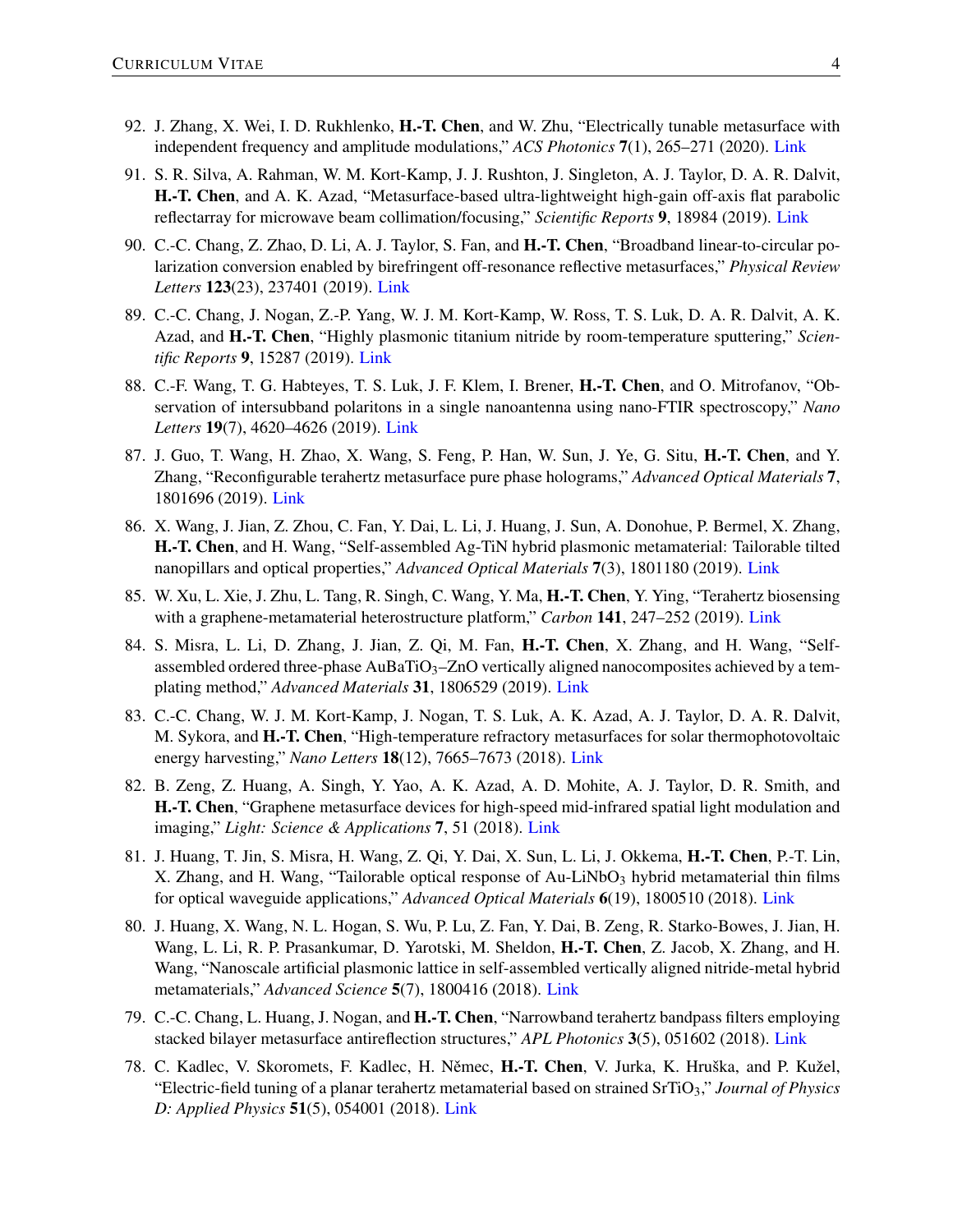- 77. N. Karl, M. S. Heimbeck, H. O. Everitt, H.-T. Chen, A. J. Taylor, I. Brener, A. Benz, J. L. Reno, R. Mendis, and D. M. Mittleman, "Characterization of an active metasurface using terahertz ellipsometry," *Applied Physics Letters* 111(19), 191101 (2017). [Link](https://doi.org/10.1063/1.5004194)
- 76. C. Li, C.-C. Chang, Q. Zhou, C. Zhang, and H.-T. Chen, "Resonance coupling and polarization conversion in terahertz metasurfaces with twisted split-ring resonator pairs," *Optics Express* 25(21), 25842–25852 (2017). [Link](https://doi.org/10.1364/OE.25.025842)
- 75. W. Li, Q. He, L. Wang, H. Zeng, J. Bowlan, L. Ling, D. A. Yarotski, W. Zhang, R. Zhao, J. Dai, J. Gu, S. Shen, H. Guo, L. Pi, H. Wang, Y. Wang, I. A. Velasco-Davalos, Y. Wu, Z. Hu, B. Chen, R.-W. Li, Y. Sun, K. Jin, Y. Zhang, H.-T. Chen, S. Ju, A. Ruediger, D. Shi, A. Y. Borisevich, and H. Yang, "Manipulating multiple order parameters via oxygen vacancies: The case of Eu<sub>0.5</sub>Ba<sub>0.5</sub>TiO<sub>3−δ</sub>," *Physical Review B* 96(11), 115105 (2017). [Link](https://doi.org/10.1103/PhysRevB.96.115105)
- 74. L. Huang, C.-C. Chang, B. Zeng, J. Nogan, S.-N. Luo, A. J. Taylor, A. K. Azad, and H.-T. Chen, "Bilayer metasurfaces for dual and broadband optical antireflection," *ACS Photonics* 4(9), 2111–2116 (2017). [Link](https://doi.org/10.1021/acsphotonics.7b00471)
- 73. G. R. Keiser, N. Karl, C. Tulloss, H. T. Chen, A. J. Taylor, I. Brener, A. Benz, J. L. Reno, and D. M. Mittleman, "Nonlinear terahertz metamaterials with active electrical control," *Applied Physics Letters* 111(12), 121101 (2017). [Link](https://doi.org/10.1063/1.4990671)
- 72. Z. Liu, Z. Li, Z. Liu, H. Cheng, W. Liu, C. Tang, C. Gu, J. Li, H.-T. Chen, S. Chen, and J. Tian, "Single-layer plasmonic metasurface half-wave plates with wavelength-independent polarization conversion angle," *ACS Photonics* 4(8), 2061–2069 (2017). [Link](https://doi.org/10.1021/acsphotonics.7b00491)
- 71. A. K. Azad, A. V. Efimov, S. Ghosh, J. Singleton, A. J. Taylor, and H.-T. Chen, "Ultra-thin metasurface microwave flat lens for broadband applications," *Applied Physics Letters* 110(22), 224101 (2017). [Link](https://doi.org/10.1063/1.4984219)
- 70. C.-C. Chang, D. Headland, D. Abbott, W. Withayachumnankul, and H.-T. Chen, "Demonstration of a highly efficient terahertz flat lens employing tri-layer metasurfaces," *Optics Letters 42*(9), 1867–1870 (2017). [Link](https://doi.org/10.1364/OL.42.001867)
- 69. S.-Z. Lin and H.-T. Chen, "Intrinsic left-handed electromagnetic properties in anisotropic superconductors," *Applied Physics Letters* 110(17), 172602 (2017). [Link](https://doi.org/10.1063/1.4982877)
- 68. I.-S. Yu, H.-E. Cheng, C.-C. Chang, Y.-W. Lin, H.-T. Chen, Y.-C. Wang, and Z.-P. Yang, "Substrateinsensitive atomic layer deposition of plasmonic titanium nitride films," *Optical Materials Express* 7(3), 777–784 (2017). [Link](https://doi.org/10.1364/OME.7.000777)
- 67. H.-T. Chen, A. J. Taylor, and N. Yu, "A review of metasurfaces: physics and applications," *Reports on Progress in Physics* 79(7), 076401 (2016). [Link](https://doi.org/10.1088/0034-4885/79/7/076401)
- 66. L. Huang, B. Zeng, C.-C. Chang, and H.-T. Chen, "Terahertz antireflection coating enabled by a subwavelength metallic mesh capped with a thin dielectric film," *Terahertz Science and Technology* 9(1), 1–9 (2016). [Link](https://doi.org/10.11906/TST.001-009.2016.03.01)
- 65. Azad, A. K., W. J. M. Kort-Kamp, M. Sykora, N. R. Weisse-Bernstein, T. S. Luk, A. J. Taylor, D. A. R. Dalvit, and H.-T. Chen, "Metasurface broadband solar absorber," *Scientific Reports* 6, 20347 (2016). [Link](https://doi.org/10.1038/srep20347)
- 64. Y. Zhang, T. Li, Q. Chen, H. Zhang, J. F. O'Hara, E. Abele, A. J. Taylor, H.-T. Chen, and A. K. Azad, "Independently tunable dual-band perfect absorber based on graphene at mid-infrared frequencies," *Scientific Reports* 5, 18463 (2015). [Link](https://doi.org/10.1038/srep18463)
- 63. L. Liang, M. Qi, J. Yang, X. Shen, J. Zhai, W. Xu, B. Jin, W. Liu, Y. Feng, C. Zhang, H. Lu, H.- T. Chen, L. Kang, W. Xu, J. Chen, T. J. Cui, P. Wu, and S. Liu, "Anomalous terahertz reflection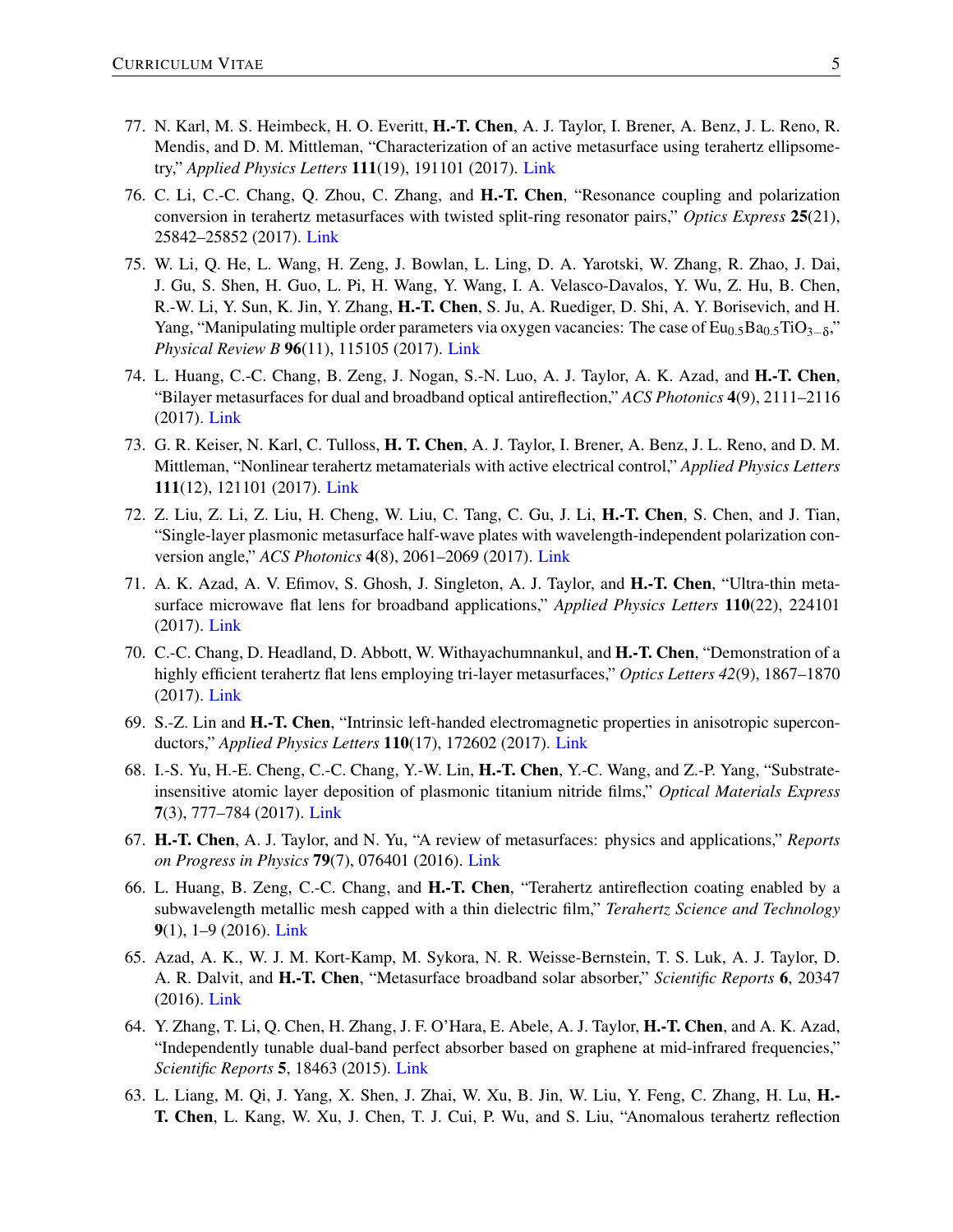and scattering by flexible and conformal coding metamaterials," *Advanced Optical Materials* 3(10), 1374–1380 (2015). [Link](https://doi.org/10.1002/adom.201500206)

- 62. J. Li, S. Chen, H. Yang, J. Li, P. Yu, H. Cheng, C. Gu, H.-T. Chen, and J. Tian, "Simultaneous control of light polarization and phase distributions using plasmonic metasurfaces," *Advanced Functional Materials* 25(5), 704–710 (2015). [Link](https://doi.org/10.1002/adfm.201403669)
- 61. H.-T. Chen, "Semiconductor activated terahertz metamaterials," *Frontiers of Optoelectronics* 8(1), 27–43 (2015). [Link](https://doi.org/10.1007/s12200-014-0436-0)
- 60. B. Zhang, J. Hendrickson, N. N. Esfahani, H.-T. Chen, and J. Guo, "Metasurface optical antireflection coating," *Applied Physics Letters* 105(24), 241113 (2014). [Link](https://doi.org/10.1063/1.4904827)
- 59. J. E. Heyes, W. Withayachumnankul, N. K. Grady, D. Roy Chowdhury, A. K. Azad, and H.-T. Chen, "Hybrid metasurface for ultra-broadband terahertz modulation," *Applied Physics Letters* 105(18), 181108 (2014). [Link](https://doi.org/10.1063/1.4901050)
- 58. N. Karl, K. Reichel, H.-T. Chen, A. J. Taylor, I. Brener, A. Benz, J. L. Reno, R. Mendis, and D. M. Mittleman, "An electrically driven terahertz metamaterial diffractive modulator with more than 20 dB of dynamic range," *Applied Physics Letters* 104(9), 091115 (2014). [Link](https://doi.org/10.1063/1.4867276)
- 57. N. K. Grady, B. G. Perkins Jr., H. Y. Hwang, N. C. Brandt, D. Torchinsky, R. Singh, L. Yan, D. Trugman, S. A. Trugman, Q. X. Jia, A. J. Taylor, K. A. Nelson, and H.-T. Chen, "Nonlinear hightemperature superconducting terahertz metamaterials," *New Journal of Physics* 15, 105016 (2013). [Link](https://doi.org/10.1088/1367-2630/15/10/105016)
- 56. R. Singh, D. Roy Chowdhury, J. Xiong, H. Yang, A. K. Azad, A. J. Taylor, Q. X. Jia, and H.-T. Chen, "Influence of film thickness in THz active metamaterial devices: A comparison between superconductor and metal split-ring resonators," *Applied Physics Letters* 103(6), 061117 (2013). [Link](https://doi.org/10.1063/1.4817814)
- 55. N. K. Grady, J. E. Heyes, D. Roy Chowdhury, Y. Zeng, M. T. Reiten, A. K. Azad, A. J. Taylor, D. A. R. Dalvit, and H.-T. Chen, "Terahertz metamaterials for linear polarization conversion and anomalous refraction," *Science* 340(6138), 1304–1307 (2013). [Link](https://doi.org/10.1126/science.1235399)
- 54. T. S. Luk, I. Kim, S. Campione, S. W. Howell, G. S. Subramania, R. K. Grubbs, I. Brener, H.-T. Chen, S. Fan, and M. B. Sinclair, "Near-infrared surface plasmon polariton dispersion control with hyperbolic metamaterials," *Optics Express* 21(9), 11107–11114 (2013). [Link](https://doi.org/10.1364/OE.21.011107)
- 53. L. Huang and H.-T. Chen, "A Brief review on terahertz metamaterial perfect absorbers," *International Jounal of Terahertz Science and Technology* 6(1), 26–39 (2013). [Link](https://doi.org/10.11906/TST.026-039.2013.03.02)
- 52. Y. Zeng, H.-T. Chen, and D. A. R. Dalvit, "The role of magnetic dipoles and non-zero-order Bragg waves in metamaterial perfect absorbers," *Optics Express* 21(3), 3540–3546 (2013). [Link](https://doi.org/10.1364/OE.21.003540)
- 51. A. K. Azad, J. F. O'Hara, R. Singh, H.-T. Chen, and A. J. Taylor, "A review of terahertz plasmonics in subwavelength holes on conducting films," *IEEE Journal of Selected Topics in Quantum Electronics* 19(1), 8400416 (2013). [Link](https://doi.org/10.1109/JSTQE.2012.2208181)
- 50. B. S. Alexandrov, M. L. Phipps, L. B. Alexandrov, L. G. Booshehri, A. Erat, J. Zabolotny, C. H. Mielke, H.-T. Chen, G. Rodriguez, K. Ø. Rasmussen, J. S. Martinez, A. R. Bishop and A. Usheva, "Specificity and heterogeneity of terahertz radiation effect on gene expression in mouse mesenchymal stem cells," *Scientific Reports* 3, 1184 (2013). [Link](https://doi.org/10.1038/srep01184)
- 49. D. Roy Chowdhury, R. Singh, A. J. Taylor, H.-T. Chen, and A. K. Azad, "Ultrafast manipulation of near field coupling between bright and dark modes in terahertz metamaterial," *Applied Physics Letters* 102(1), 011122 (2013). [Link](https://doi.org/10.1063/1.4774003)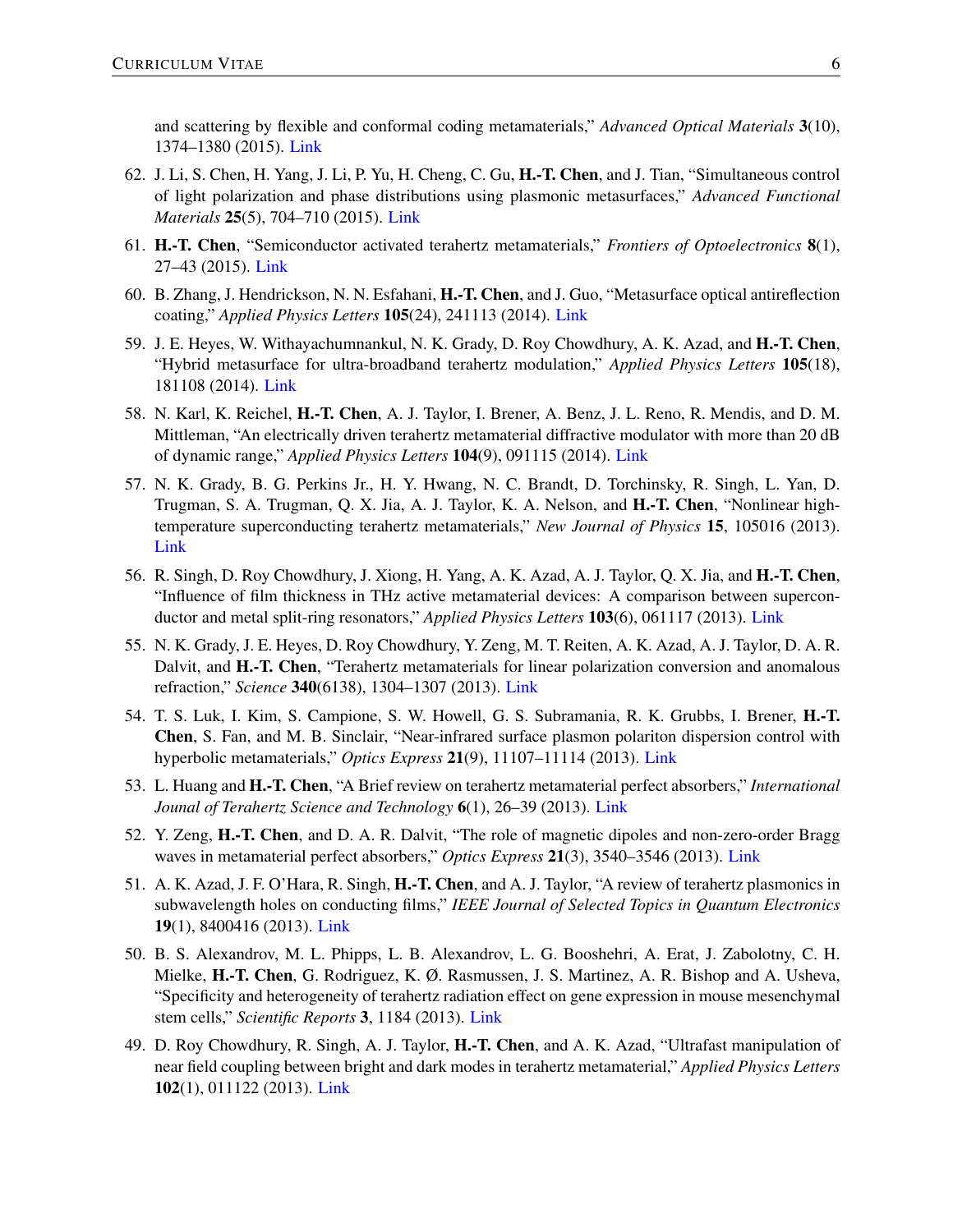- 48. J. Q. Gu, R. Singh, X. J. Liu, X. Q. Zhang, Y. F. Ma, S. Zhang, S. A. Maier, Z. Tian, A. K. Azad, H.-T. Chen, A. J. Taylor, J. G. Han, and W. L. Zhang, "Active control of electromagnetically induced transparency analogue in terahertz metamaterials," *Nature Communications* 3, 1151 (2012). [Link](https://doi.org/10.1038/ncomms2153)
- 47. L. Huang, D. Roy Chowdhury, S. Ramani, M. T. Reiten, S.-N. Luo, A. K. Azad, A. J. Taylor, and H.- T. Chen, "Impact of resonator geometry and its coupling with ground plane on ultrathin metamaterial perfect absorbers," *Applied Physics Letters* 101(10), 101102 (2012). [Link](https://doi.org/10.1063/1.4749823)
- 46. J. F. Zhou, D. Roy Chowdhury, R. Zhao, A. K. Azad, H.-T. Chen, C. M. Soukoulis, A. J. Taylor, and J. F. O'Hara, "Terahertz chiral metamaterials with giant and dynamically tunable optical activity," *Physical Review B* 86(3), 035448 (2012). [Link](https://doi.org/10.1103/PhysRevB.86.035448)
- 45. S. Zhang, J. F. Zhou, Y.-S. Park, J. Rho, R. Singh, S. Nam, A. K. Azad, H.-T. Chen, X. B. Yin, A. J. Taylor, and X. Zhang, "Photoinduced handedness switching in terahertz chiral meta-molecules," *Nature Communications* 3, 942 (2012). [Link](https://doi.org/10.1038/ncomms1908)
- 44. R. Singh, J. Xiong, A. K. Azad, H. Yang, S. A. Trugman, Q. X. Jia, A. J. Taylor, and H.-T. Chen, "Optical tuning and ultrafast dynamics of high-temperature superconducting terahertz metamaterials," *Nanophotonics* 1(1), 117–123 (2012). [Link](https://doi.org/10.1515/nanoph-2012-0007)
- 43. D. Roy Chowdhury, R. Singh, A. J. Taylor, H.-T. Chen, W. Zhang, and A. K. Azad, "Coupling schemes in terahertz planar metamaterials," *International Journal of Optics* 2012, 148985 (2012). [Link](http://dx.doi.org/10.1155/2012/148985)
- 42. H.-T. Chen, "Interference theory of metamaterial perfect absorbers," *Optics Express* 20(7), 7165– 7172 (2012). [Link](https://doi.org/10.1364/OE.20.007165)
- 41. W. Han, L. Huang, Q. An, H.-T. Chen, S.-N. Luo, "Crystallization of liquid Cu nanodroplets on single crystal Cu substrates prefers closest-packed planes regardless of the substrate orientations," *Journal of Crystal Growth* 345(1), 34–38 (2012). [Link](https://doi.org/10.1016/j.jcrysgro.2012.02.018)
- 40. L. Huang, D. Roy Chowdhury, S. Ramani, M. T. Reiten, S.-N. Luo, A. J. Taylor, and H.-T. Chen, "Experimental demonstration of terahertz metamaterial absorbers with a broad and flat high absorption band," *Optics Letters* 37(2), 154–156 (2012). [Link](https://doi.org/10.1364/OL.37.000154)
- 39. J. Zhou, H.-T. Chen, T. Koschny, A. K. Azad, A. J. Taylor, C. M. Soukoulis, and J. F. O'Hara, "Application of metasurface description for multilayered metamaterials and an alternative theory for metamaterial perfect absorber," arXiv:1111.0343v1 (2011). [Link](https://arxiv.org/abs/1111.0343)
- 38. D. Roy Chowdhury, R. Singh, J. F. O'Hara, H.-T. Chen, A. J. Taylor, and A. K. Azad, "Dynamically reconfigurable terahertz metamaterial through photo-doped semiconductor," *Applied Physics Letters* 99(23), 231101 (2011). [Link](https://doi.org/10.1063/1.3667197)
- 37. B. S. Alexandrov, K. Ø. Rasmussen, A. R. Bishop, A. Usheva, L. B. Alexandrov, S. Chong, Y. Dagon, L. G. Booshehri, C. H. Mielke, M. L. Phipps, J. S. Martinez, H.-T. Chen, and G. Rodriguez, "Nonthermal effects of terahertz radiation on gene expression in mouse stem cells," *Biomedical Optics Express* 2(9), 2679–2689 (2011). [Link](https://doi.org/10.1364/BOE.2.002679)
- 36. D. Roy Chowdhury, R. Singh, M. Reiten, H.-T. Chen, A. J. Taylor, J. F. O'Hara and A. K. Azad, "A broadband planar terahertz metamaterial with nested structure," *Optics Express* 19(17), 15817–15823 (2011). [Link](https://doi.org/10.1364/OE.19.015817)
- 35. H.-T. Chen, J. F. O'Hara, A. K. Azad, and A. J. Taylor, "Manipulation of terahertz radiation using metamaterials," *Laser & Photonics Reviews* 5(4), 513–533 (2011). [Link](https://doi.org/10.1002/lpor.201000043)
- 34. R. Singh, A. K. Azad, Q. X. Jia, A. J. Taylor, and H.-T. Chen, "Thermal tunability in terahertz metamaterials fabricated on strontium titanate single-crystal substrates," *Optics Letters* 36(7), 1230– 1232 (2011). [Link](https://doi.org/10.1364/OL.36.001230)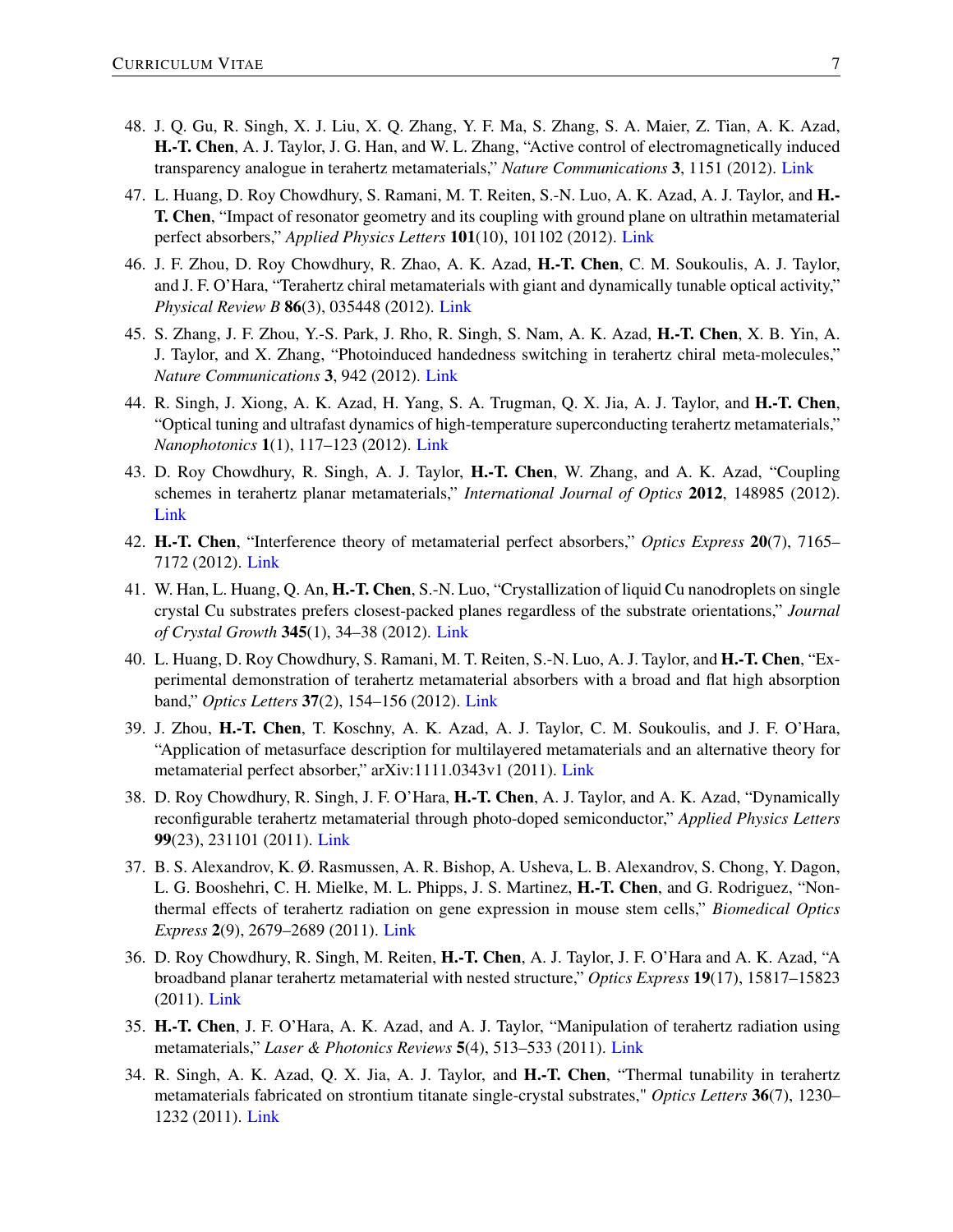- 33. J. Bock, Y. Fukuyo, S. Kang, M. L. Phipps, L. B. Alexandrov, K. Ø. Rasmussen, A. R. Bishop, E. D. Rosen, J. S. Martinez, H.-T. Chen, G. Rodriguez, B. S. Alexandrov, and A. Usheva, "Mammalian stem cells reprogramming in response to terahertz radiation," *PLoS ONE* 5, e15806 (2010). [Link](https://doi.org/10.1371/journal.pone.0015806)
- 32. P. Xu, S.-H. Jeon, H.-T. Chen, H. M. Luo, G. F. Zou, Q. X. Jia, M. Anghel, C. Teuscher, D. J. Williams, B. Zhang, X. J. Han, and H.-L. Wang, "Facile synthesis and electrical properties of silver wires through chemical reduction by polyaniline," *The Journal of Physical Chemistry C* 114(50), 22147–22154 (2010). [Link](https://doi.org/10.1021/jp109207d)
- 31. H.-T. Chen, H. Yang, R. Singh, J. F. O'Hara, A. K. Azad, S. A. Trugman, Q. X. Jia, A. J. Taylor, "Tuning the resonance in high temperature superconducting terahertz metamaterials," *Physical Review Letters* 105(24), 247402 (2010). [Link](https://doi.org/10.1103/PhysRevLett.105.247402)
- 30. J. Q. Gu, R. Singh, Z. Tian, W. Cao, Q. R. Xing, M. X. He, J. W. Zhang, J. G. Han, H.-T. Chen, and W. L. Zhang, "Terahertz superconductor metamaterial," *Applied Physics Letters* 97(7), 071102 (2010). [Link](https://doi.org/10.1063/1.3479909)
- 29. H.-T. Chen, J. F. Zhou, J. F. O'Hara, F. Chen, A. K. Azad, and A. J. Taylor, "Antireflection coating using metamaterials and identification of its mechanism," *Physical Review Letters* 105(7), 073901 (2010)[.Link](https://doi.org/10.1103/PhysRevLett.105.073901) "Erratum: Antireflection coating using metamaterials and identification of its mechanism [Phys. Rev.
	- Lett. 105, 073901 (2010)]," *Physical Review Letters*, 106(7), 079902 (2011). [Link](https://doi.org/10.1103/PhysRevLett.106.079902)
- 28. H.-T. Chen, J. F. Zhou, J. F. O'Hara, and A. J. Taylor, "A numerical investigation of metamaterial antireflection coatings," *Terahertz Science and Technology* 3(2), 66–73 (2010). [Link](https://doi.org/10.11906/TST.066-073.2010.06.06)
- 27. H.-T. Chen, J. F. O'Hara, and A. J. Taylor, "Active Terahertz Metamaterials," *Optics and Spectroscopy* 108(6), 834–840 (2010). [Link](https://doi.org/10.1134/S0030400X10060020)
- 26. X. G. Peralta, I. Brener, W. J. Padilla, E. W. Young, A. J. Hoffman, M. J. Cich, R. D. Averitt, M. C. Wanke, J. B. Wright, H.-T. Chen, J. F. O'Hara, A. J. Taylor, J. Waldman, W. D. Goodhue, J. Li, J. Reno, "External modulators for terahertz quantum cascade lasers based on electrically-driven active metamaterials," *Metamaterials* 4(2-3), 83–88 (2010). [Link](https://doi.org/10.1016/j.metmat.2010.04.005)
- 25. A. K. Azad, H.-T. Chen, S. R. Kasarla, A. J. Taylor, J. F. O'Hara, Z. Tian, X. C. Lu, W. L. Zhang, H. Lu, and A. C. Gossard, "Ultrafast optical control of terahertz surface plasmons in subwavelength hole-arrays at room temperature," *Applied Physics Letters* 95(1), 011105 (2009). [Link](https://doi.org/10.1063/1.3168510)
- 24. W. L. Chan, H.-T. Chen, A. J. Taylor, I. Brener, M. J. Cich, and D. M. Mittleman, "A spatial light modulator for terahertz beams," *Applied Physics Letters* 94(21), 213511 (2009). [Link](https://doi.org/10.1063/1.3147221)
- 23. A. K. Azad, H.-T. Chen, X. C. Lu, J. Q. Gu, N. R. Weisse-Bernstein, E. Akhadov, A. J. Taylor, W. L. Zhang, J. F. O'Hara, "Flexible quasi-three-dimensional terahertz electric metamaterials," *Terahertz Science and Technology* 2(1), 15–22 (2009). [Link](https://doi.org/10.11906/TST.015-022.2009.03.02)
- 22. H.-T. Chen, W. J. Padilla, M. J. Cich, A. K. Azad, R. D. Averitt, and A. J. Taylor, "A metamaterial solid-state terahertz phase modulator," *Nature Photonics* 3(3), 148–151 (2009). [Link](https://doi.org/10.1038/nphoton.2009.3)
- 21. X. G. Peralta, E. Smirnova, A. K. Azad, H.-T. Chen, A. J. Taylor, I. Brener, and J. F. O'Hara, "Metamaterials for THz polarimetric devices," *Optics Express* 17(2), 773–783 (2009). [Link](https://doi.org/10.1364/OE.17.000773)
- 20. G. P. Acuna, S. F. Heucke, F. Kuchler, H.-T. Chen, A. J. Taylor, and R. Kersting, "Surface plasmons" in terahertz metamaterials," *Optics Express* 16(23), 18745–18751 (2008). [Link](https://doi.org/10.1364/OE.16.018745)
- 19. H.-T. Chen, S. Palit, T. Tyler, C. M. Bingham, J. M. O. Zide, J. F. O'Hara, D. R. Smith, A. C. Gossard, R. D. Averitt, W. J. Padilla, N. M. Jokerst, and A. J. Taylor, "Hybrid metamaterials enable fast electrical modulation of freely propagating terahertz waves," *Applied Physics Letters* 93(9), 091117 (2008). [Link](https://doi.org/10.1063/1.2978071)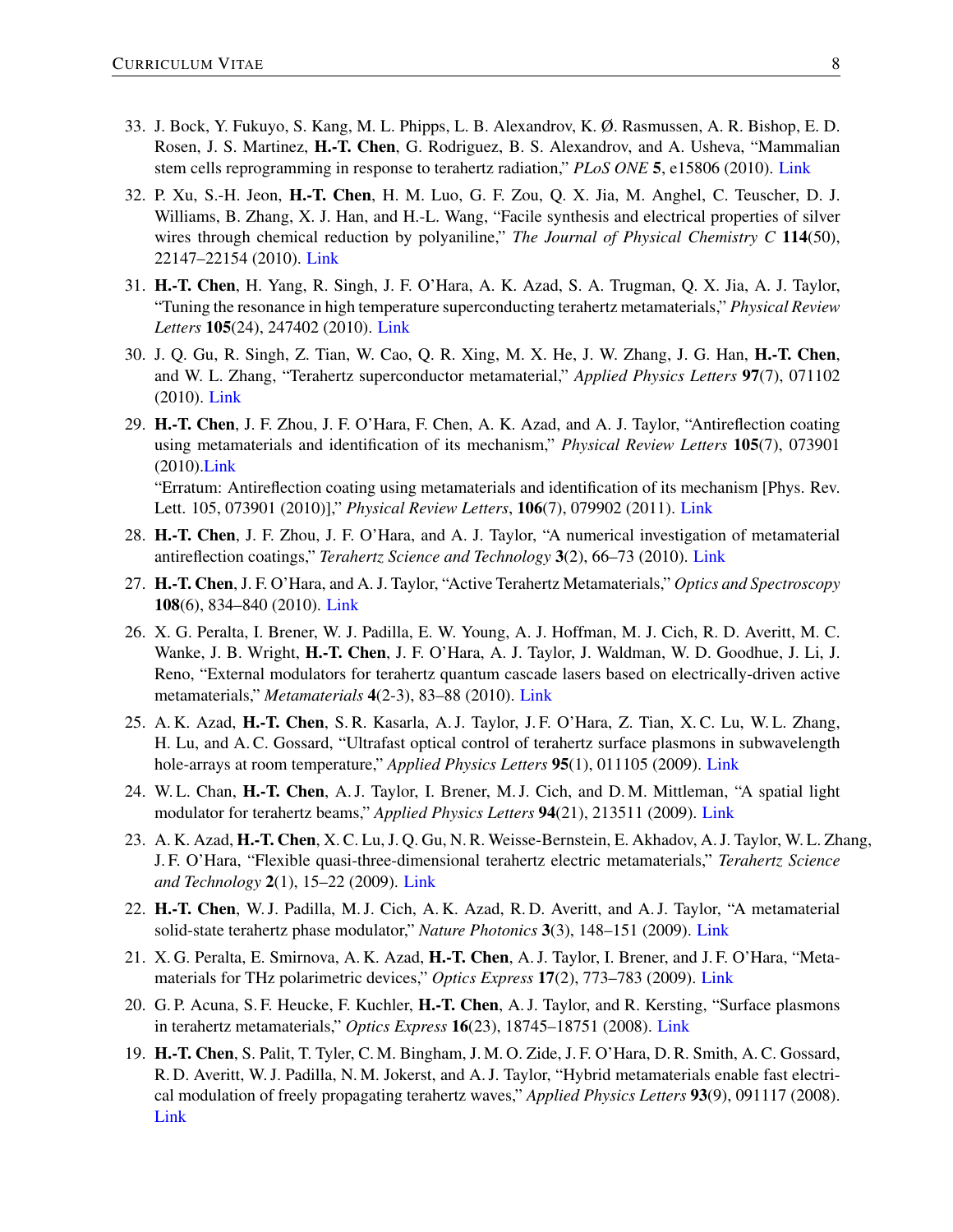- 18. H.-T. Chen, H. Lu, A. K. Azad, R. D. Averitt, A. C. Gossard, S. A. Trugman, J. F. O'Hara, and A. J. Taylor, "Electronic control of extraordinary terahertz transmission through subwavelength metal hole arrays," *Optics Express* 16(11), 7641–7648 (2008). [Link](https://doi.org/10.1364/OE.16.007641)
- 17. H.-T. Chen, J. F. O'Hara, A. K. Azad, A. J. Taylor, R. D. Averitt, D. B. Shrekenhamer, and W. J. Padilla, "Experimental demonstration of frequency agile terahertz metamaterials," *Nature Photonics* 2(5), 295–298 (2008). [Link](https://doi.org/10.1038/nphoton.2008.52)
- 16. H.-T. Chen, W. J. Padilla, R. D. Averitt, A. C. Gossard, C. Highstrete, M. Lee, J. F. O'Hara, and A. J. Taylor, "Electromagnetic metamaterials for terahertz applications," *Terahertz Science and Technology* 1(1), 42–50 (2008). [Link](https://doi.org/10.11906/TST.042-050.2008.03.06)
- 15. J. F. O'Hara, A. K. Azad, H.-T. Chen, A. J. Taylor, and E. Smirnova, "Effects of microstructure variations on macroscopic terahertz metafilm properties," *Active and Passive Electronic Components* 2007, 49691(2007). [Link](http://dx.doi.org/10.1155/2007/49691)
- 14. H.-T. Chen, W. J. Padilla, J. M. O. Zide, S. R. Bank, A. C. Gossard, A. J. Taylor, and R. D. Averitt, "Ultrafast optical switching of terahertz metamaterials fabricated on ErAs/GaAs nanoisland superlattices," *Optics Letters* 32(12), 1620–1622 (2007). [Link](https://doi.org/10.1364/OL.32.001620)
- 13. J. F. O'Hara, E. Smirnova, H.-T. Chen, A. J. Taylor, R. D. Averitt, C. Highstrete, M. Lee, and W. J. Padilla, "Properties of planar electric metamaterials for novel terahertz applications," *Journal of Nanoelectronics and Optoelectronics* 2(1), 90–95 (2007). [Link](https://doi.org/10.1166/jno.2007.008)
- 12. H.-T. Chen, J. F. O'Hara, A. J. Taylor, R. D. Averitt, C. Highstrete, M. Lee, and W. J. Padilla, "Complementary planar terahertz metamaterials," *Optics Express* 15(3), 1084–1095 (2007). [Link](https://doi.org/10.1364/OE.15.001084)
- 11. H.-T. Chen, W. J. Padilla, J. M. O. Zide, A. C. Gossard, A. J. Taylor, and R. D. Averitt, "Active terahertz metamaterial devices," *Nature* 444(7119), 597–600 (2006). [Link](https://doi.org/10.1038/nature05343)
- 10. F. Buersgens, R. Kersting, and H.-T. Chen, "Terahertz microscopy of charge carriers in semiconductors," *Applied Physics Letters* 88(11), 112115 (2006). [Link](https://doi.org/10.1063/1.2186743)
- 9. G. C. Cho, H.-T. Chen, S. Kraatz, N. Karpowicz, and R. Kersting, "Apertureless terahertz near-field microscopy," *Semiconductor Science and Technology* 20(7), S286–S292 (2005). [Link](https://doi.org/10.1088/0268-1242/20/7/020)
- 8. R. Kersting, H.-T. Chen, N. Karpowicz, and G. C. Cho, "Terahertz microscopy with submicrometer resolution," *Journal of Optics A: Pure and Applied Optics* 7(2), S184–S189 (2005). [Link](https://doi.org/10.1088/1464-4258/7/2/024)
- 7. H.-T. Chen, S. Kraatz, R. Kersting, and G. C. Cho, "Identification of a resonant imaging process in apertureless near-field microscopy," *Physical Review Letters* 93(26), 267401 (2004). [Link](https://doi.org/10.1103/PhysRevLett.93.267401)
- 6. H.-T. Chen, G. C. Cho, and R. Kersting, "Terahertz imaging with nanometer resolution," *Applied Physics Letters* 83(15), 3009–3011 (2003). [Link](https://doi.org/10.1063/1.1616668)
- 5. W. W. Zhang, W. P. Zhang, P. B. Xie, M. Yin, H.-T. Chen, L. Jing, Y.-S. Zhang, L.-R. Lou, and S.- D. Xia, "Optical properties of nanocrystalline Y<sub>2</sub>O<sub>3</sub>:Eu depending on the odd structure," *Journal of Colloid and Interface Science* 262(2), 588–593 (2003). [Link](https://doi.org/10.1016/S0021-9797(03)00169-3)
- 4. H. T. Chen, R. Lian, M. Yin, L. R. Lou, W. P. Zhang, S. D. Xia, and J. C. Krupa, "Luminescence concentration quenching of <sup>1</sup>D<sub>2</sub> state in YPO<sub>3</sub>:Pr<sup>3+</sup>," *Journal of Physics: Condensed Matter* 13(5), 1151–1158 (2001). [Link](https://doi.org/10.1088/0953-8984/13/5/328)
- 3. H. T. Chen, M. Yin, R. Lian, L. R. Lou, W. P. Zheng, and S. D. Xia, "Luminescence dependence upon concentration and temperature in  $YPO_3: Pr^{3+}$ ," *Spectroscopy and Spectral Analysis* 21(2), 151–154 (2001).
- 2. D. F. Zhou, Y. H. Chen, C. S. Shi, Y. G. Wei, **H. T. Chen**, and M. Yin, "Energy transfer in PbWO<sub>4</sub>/Dy<sup>3+</sup> luminescence," *Journal of Alloys and Compounds* 322(1-2), 298–301 (2001). [Link](https://doi.org/10.1016/S0925-8388(01)01255-5)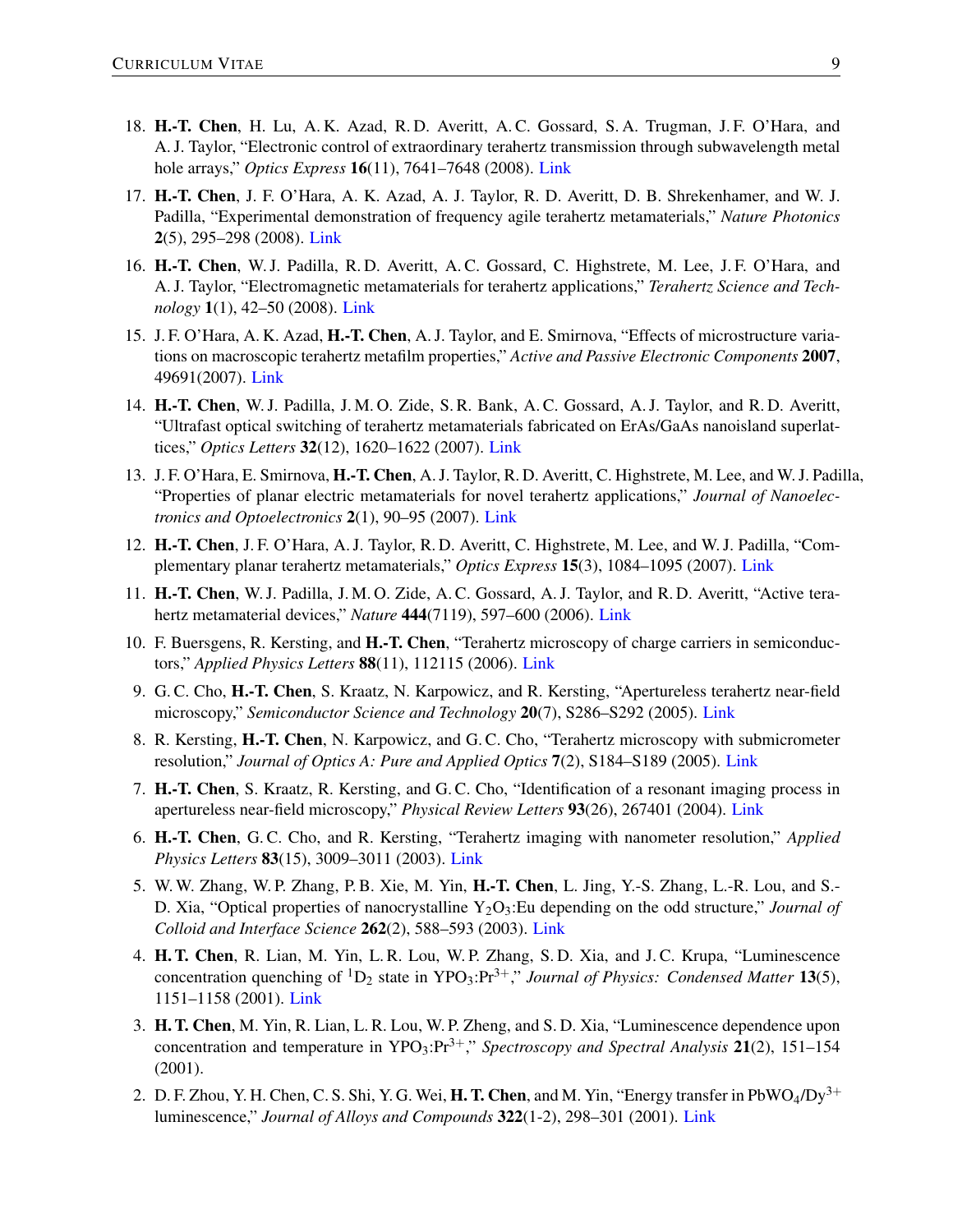1. P. B. Xie, W. P. Zhang, M. Yin, H. T. Chen, W. W. Zhang, L. R. Lou, and S. D. Xia, "Photoluminescence properties of surface-modified nanocrystalline ZnS:Mn," *Journal of Colloid and Interface Science* 229(2), 534–539 (2000). [Link](https://doi.org/10.1006/jcis.2000.7009)

#### INVITED PRESENTATIONS

#### Invited Conference Presentations

- 104. "Metasurfaces accomplish ultra-broadband optical polarization conversions," *CLEO Pacific Rim*, Virtual, August 3–5, 2020.
- 103. (Plenary)"Metasurfaces for broadband terahertz polarization conversions," *The 5th International Symposium on Microwave/THz Science and Applications (MTSA 2019)*, Busan, South Korea, September 29–October 3, 2019.
- 102. "Refractory metasurfaces for solar thermophotovoltaics," *Metamaterials 2019*, Rome, Italy, September 16–19, 2019.
- 101. "Hybrid graphene metasurface for high-speed mid-infrared light modulation and single-pixel imaging,"

*The 10th International Conference on Metamaterials, Photonic Crystals and Plasmonics (META 2019)*, Lisbon, Portugal, July 23–26, 2019.

- 100. (Keynote) "Hybrid graphene metasurfaces for high-speed mid-Infrared light modulation and singlepixel imaging," *ICMAT 2019*, Singapore, June 23–28, 2019.
- 99. (Keynote) "Broadband terahertz linear-to-circular polarization conversion," *IRMMW-THz 2019*, Nagoya, Japan, September 10–14, 2018.
- 98. "Broadband terahertz polarization conversion using metasurfaces," *SPIE Optics + Photonics*, San Diego, CA, August 19–24, 2018.
- 97. "Hybrid graphene metasurface for high-speed mid-infrared light modulation and single-pixel imaging,"

*The 9th International Conference on Metamaterials, Photonic Crystals and Plasmonics (META 2018)*, Marseille, France, June 24–July 1, 2018.

- 96. "Hybrid graphene metasurface for high-speed mid-infrared modulation," *2018 Conference on Excited State Processes (ESP 2018)*, Santa Fe, NM, June 4–7, 2018.
- 95. "Metasurfaces for broadband terahertz polarization conversion," *The 9th International Symposium on Ultrafast Phenomena and Terahertz Waves (ISUPTW2018)*, Changsha, China, April 23–26, 2018.
- 94. "Hybrid graphene metasurfaces for high-speed mid-infrared modulation," *The 5th International Conference on Frontiers of Plasmonics (FOP5)*, Nanjing, China, April 20–24, 2018.
- 93. "Narrowband terahertz bandpass filters based on metasurfaces," *SPIE Defense + Commercial Sensing*, Orlando, FL, April 15–19, 2018.
- 92. "Few-layer THz metasurfaces for effective control of amplitude, phase and polarization states," *The 4th International Symposium on Microwave/Terahertz Science and Applications & the 8th International Symposium on Terahertz Nanoscience*, Okayama, Japan, November 19–23, 2017.
- 91. "Hybrid metasurfaces functionalities arising from enhanced light-matter interactions," *BU MATERIALS WORKSHOP – Integrating Metamaterials with Quantum Materials*, Boston, September 29, 2017.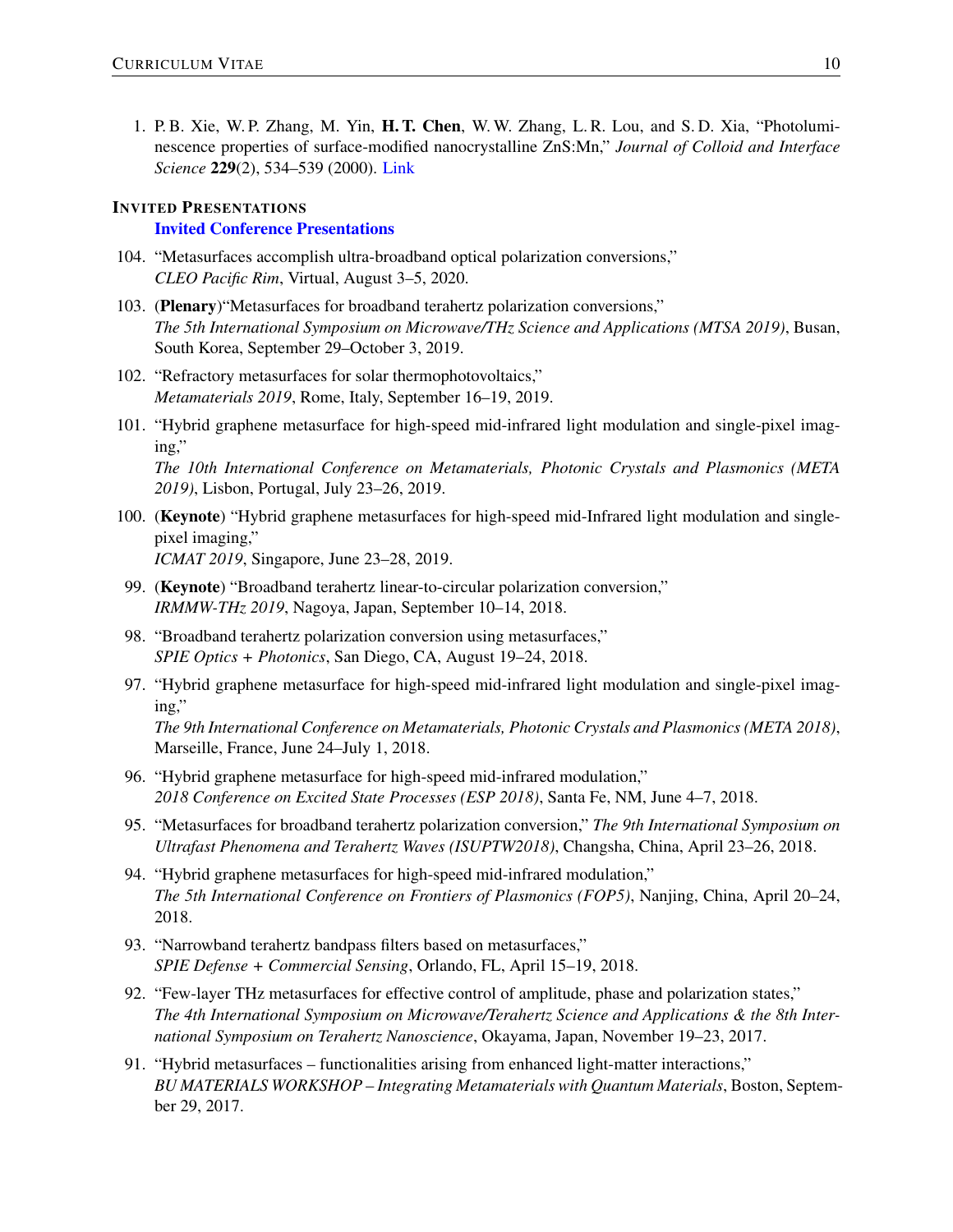- 90. (Keynote) "Few-layer metasurfaces for broadband optical antireflection and highly efficient flat lenses," *The 7th Internatonal Multidiscipline Conference on Optofluidics*, Singapore, July 25–28, 2017.
- 89. "Few-layer plasmonic metasurfaces for high-performance antireflection, polarization conversion, and flat optics," *Light Conference 2017*, Changchun, China, July 17–18, 2017.
- 88. "Optical antireflection without index match using bi-layer metasurfaces," *The 9th International Conference on Materials for Advanced Technologies (ICMAT)*, Singapore, June 18–23, 2017.
- 87. "Terahertz metamaterials: manipulating the amplitude, phase, and polarization," *Terahertz Science and Technology: The Mansion Meeting*, Newport, RI, May 23–26, 2017.
- 86. "Highly efficient terahertz metasurface flat lenses", *SPIE Defense + Commercial Sensing*, Anaheim, CA, April 9–13, 2017.
- 85. "Highly efficient terahertz metasurface flat lens," *Optical Terahertz Science and Technology (OTST)*, London, UK, April 2–7, 2017.
- 84. "High-performance terahertz metasurface lenses", *SPIE Photonics West*, San Francisco, CA, January 28 – February 2, 2017.
- 83. "Optical antireflection without index match using bi-layer metasurfaces," *The 6th International Topical Meeting on Nanophotonics and Metamaterials*, Seefeld, Austria, January 4–7, 2017.
- 82. "Active terahertz metasurface devices," *The 62nd International Electron Devices Meeting (IEEE-IEDM)*, San Francisco, CA, December 3–7, 2016.
- 81. "Broadband terahertz metasurfaces for high-efficiency polarization conversion and beam focusing," *ACS Southwest Regional Meeting*, Galveston, TX, November 10–13, 2016.
- 80. "Development of high-performance terahertz metasurface flat lens," *SPIE Photonics Asia*, Beijing, China, October 12–14, 2016.
- 79. "Terahertz metasurfaces for antireflection and polarization manipulation," *The 8th International Symposium on Ultrafast Phenomena and Terahertz Waves (ISUPTW2016)*, Chongqing, China, October 10–12, 2016.
- 78. (Tutorial) "Metamaterials and metasurfaces in arbitrary control of electromagnetic waves and their applications in THz communication components and systems," *The 3rd ACM International Conference on Nanoscale Computing and Communication*, New York City, NY, September 28–30, 2016.
- 77. "Few-layer terahertz metasurfaces for antireflection, polarization conversion & flat lens," *OSA Subwavelength Photonics Incubator*, Washington, DC, September 21–23, 2016.
- 76. "Electrically switchable metamaterials and devices," *SPIE Optics + Photonics*, San Diego, CA, August 28 – September 1, 2016.
- 75. (Keynote) "Electrically switchable metamaterials," "High-Performance Metasurface Lenses", *The 37th Progress in Electromagnetics Research Symposium*, Shanghai, China, August 8–11, 2016.
- 74. "High-efficiency metasurface flat lenses," *The 7th International Conference on Metamaterials, Photonic Crystals and Plasmonics (META?16)*, Torremolinos (Malaga), Spain, July 25–28, 2016.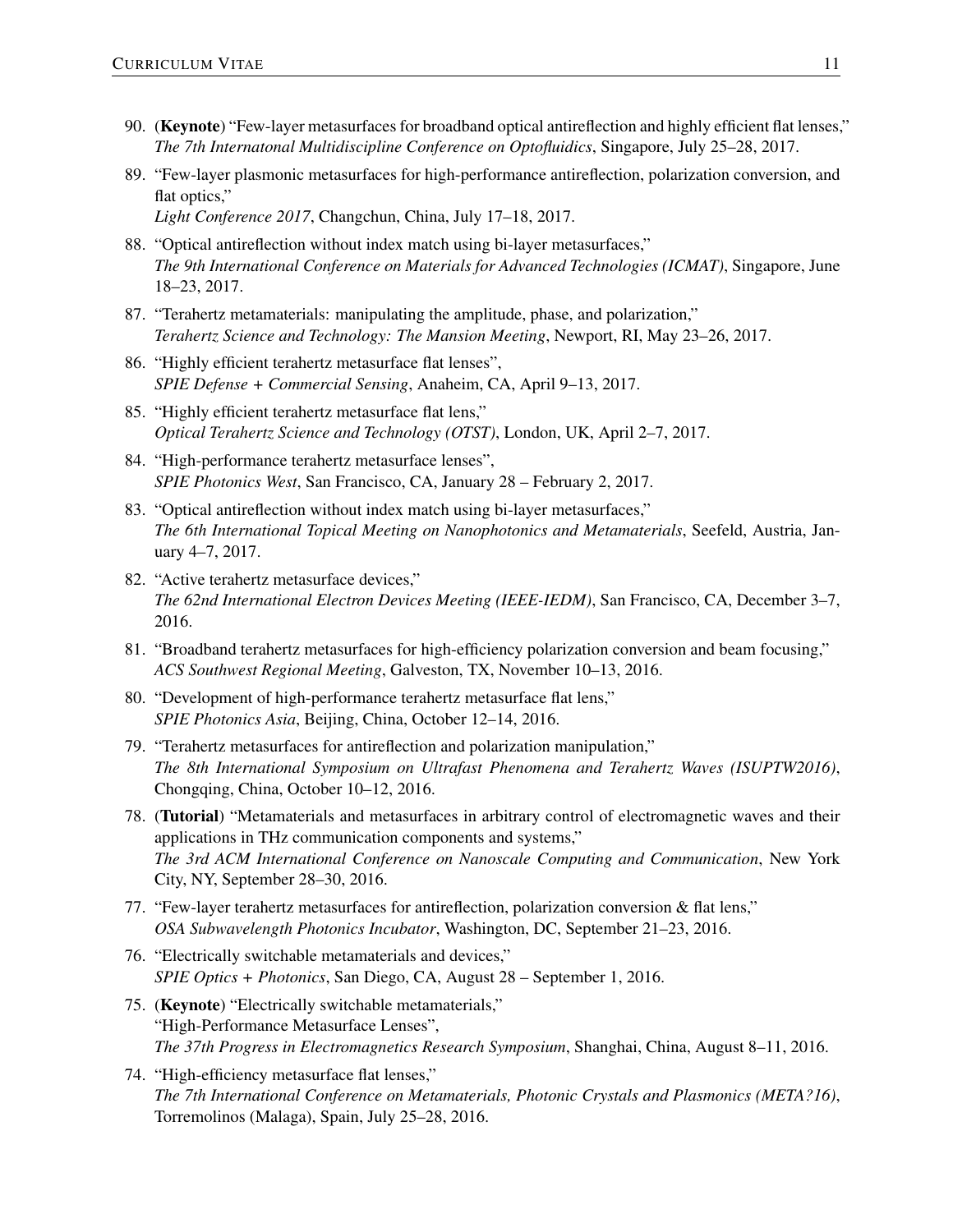- 73. "Metamaterial-enabled narrow- and broad-band terahertz antireflection coatings," *Optical Sensors'*, Vancouver, British Columbia, Canada, July 18–20, 2016.
- 72. "Metasurface spatial light modulators for infrared imaging," *SPIE Defense + Commercial Sensing*, Baltimore, MD, April 17–21, 2016.
- 71. "Metasurfaces for optical antireflection and polarization manipulation," *MRS Fall Meeting*, Boston, MA, November 29 – December 4, 2015.
- 70. (Keynote) "Terahertz metasurfaces for antireflection coatings," *The 40th International Conference on Infrared, Millimeter, and Terahertz Waves (IRMMW-THz)*, Hong Kong, China, August 23–28, 2015.
- 69. (Plenary)"Functional terahertz metamaterials and metasurfaces," *The Fifth Shenzhen International Conference on Science and Technology (SICAST 5)*, Shenzhen, China, August 19–22, 2015.
- 68. "Electrically driven terahertz metamaterial diffraction modulators," "Terahertz metasurface antireflection coatings," "Few-layer metasurfaces for high efficiency linear polarization conversion and toward planar flat optics," *The 36th Progress In Electromagnetics Research Symposium (PIERS)*, Prague, Czech Republic, July 6–9, 2015
- 67. "New opportunities arising from THz metamaterials: Propagation control and signal modulation," *Keck Center for Terahertz Communications and Imaging Kick-off Review*, Rice University, Houston, TX, November 14, 2014
- 66. "Few-layer ultrathin terahertz metamaterials," *The 6th International Workshop on Electromagnetic Metamaterials (IWEM-VI)*, Santa Fe, NM, September 22–23, 2014.
- 65. "Ultra-broadband terahertz modulation by active hybrid metamaterials," *The 39th International Conference on Infrared, Millimeter, and Terahertz Waves (IRMMW-THz)*, Tucson, AZ, September 14–19, 2014.
- 64. "Few-layer planar terahertz metamaterials for antireflection, perfect absorption, polarization control, and wavefront shaping," *The 8th International Congress on Advanced Electromagnetic Materials in Microwaves and Optics (Metamaterials'2014)*, Copenhagen, Denmark, August 25–28, 2014.
- 63. (Keynote) "From metamaterials to metasurfaces," *The 8th Joint Meeting of Chinese Physicists Worldwide (OCPA8)*, Singapore, June 23–27, 2014.
- 62. "Electrically driven terahertz metamaterial diffraction modulators," *The 5th International Conference on Metamaterials, Photonic Crystals and Plasmonics (META 2014)*, Singapore, May 20–23, 2014.
- 61. "Tunable and nonlinear superconducting terahertz metamaterials," *The 5th International Conference on Metamaterials, Photonic Crystals and Plasmonics (META 2014)*, Singapore, May 20–23, 2014.
- 60. "Ultrathin terahertz meso-photonic materials: Emergent functionalities and potential applications," *Mesoscale Science Frontiers*, Santa Fe, NM, May 13–16, 2014.
- 59. "Broadband and high-efficiency terahertz metamaterial linear polarization converters," *The 38th International Conference on Infrared, Millimeter and Terahertz Waves (IRMMW-THz)*, Mainz, Germany, September 1–6, 2013.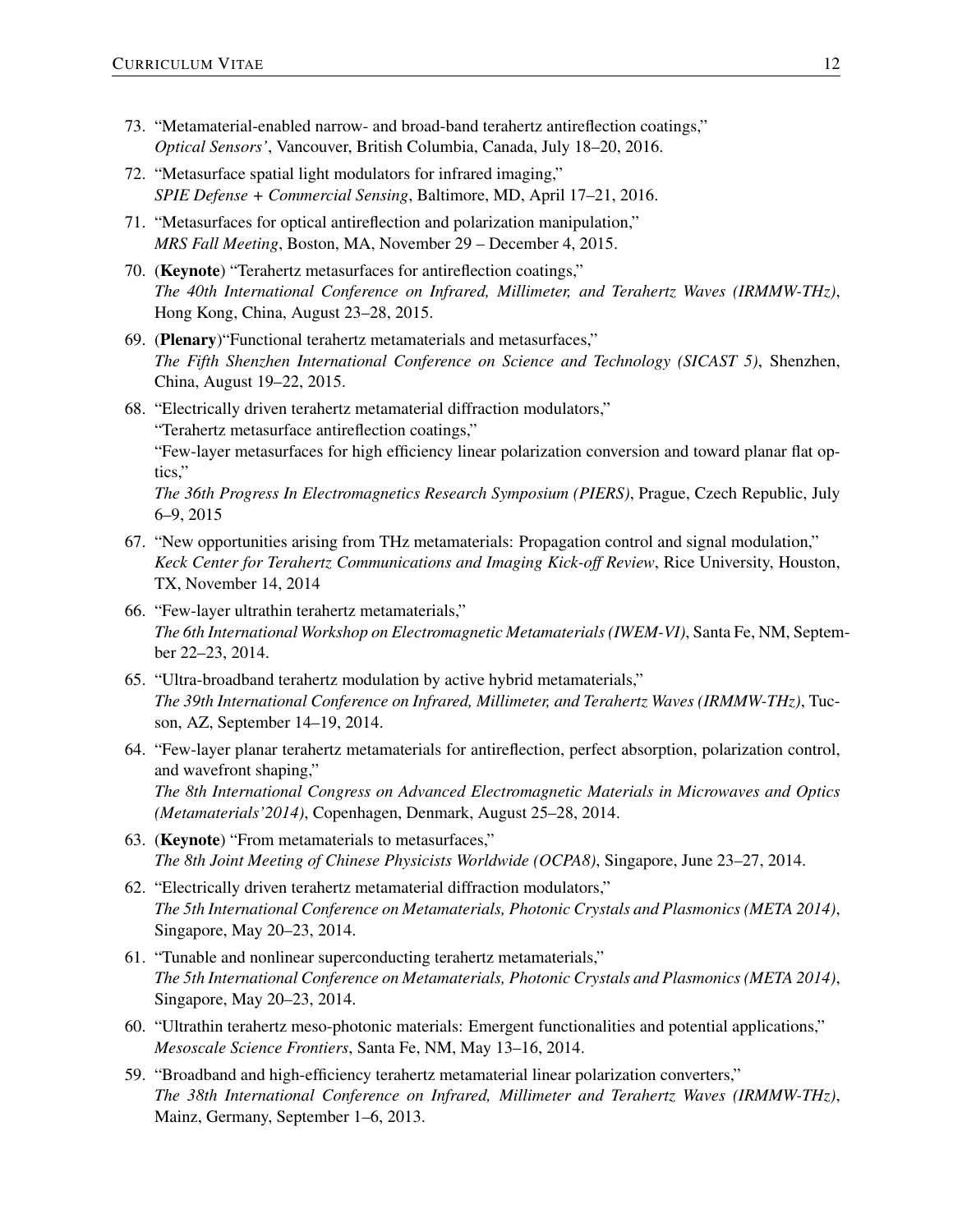- 58. "Metamaterials for broadband linear polarization conversion and near-perfect anomalous reflection and transmission," *The 4th International Conference on Metamaterials, Photonic Crystals and Plasmonics (META???13)*, Sharjah, United Arab Emirates, March 18-22, 2013.
- 57. "Active terahertz metamaterials," *Ultrafast Phenomena and Nanophotonics XVII at the Photonics West Conference*, San Francisco, CA, February 2–7, 2013.
- 56. "Metamaterial cavities: Theory, experiments, and applications," *MRS Fall Meeting*, Boston, MA, November 25–30, 2012.
- 55. "Metamaterial cavity resonance: Antireflection coating and perfect absorption," *2012 International Workshop on Metamaterials*, Nanjing, China, October 8–10, 2012.
- 54. "Active terahertz metamaterials," *Low Energy Electrodynamics in Solids (LEES 12)*, Napa, CA, July 22–27, 2012.
- 53. "Metamaterial absorbers and antireflection coatings: Experiments and theory," *The 3rd International Conference on Metamaterials, Photonic Crystals and Plasmonics (META 2012)*, Paris, France, April 19–22, 2012.
- 52. "Thermally and optically tunable high-temperature superconducting terahertz metamaterials," *The SPIE Photonics Europe 2012*, Brussels, Belgium, April 16–20, 2012.
- 51. "Active tuning and nonlinearity in metamaterials," *FIFTH 'RIO DE LA PLATA WORKSHOP ON LASER DYNAMICS AND NONLINEAR PHOTONICS*, Colonia Del Sacramento, Uruguay, December 6–9, 2011.
- 50. "Tunable and nonlinear microwave and terahertz metamaterials," *Frontiers in Optics 2011 / Laser Science XXVII (FiO 2011/LS XXVII)*, San Jose, CA, October 16–20, 2011.
- 49. "Recent developments in terahertz metamaterials," *The 2011 International Symposium on Microwave/Terahertz Science and Applications (MTSA 2011)*, Nanjing, China, June 19–22, 2011.
- 48. "Metamaterials New opportunity in manipulating terahertz radiation," *Metamaterial Workshop*, Hangzhou, China, April 9–12, 2011.
- 47. (Plenary) "Recent progress in terahertz metamaterials and devices," *Shenzhen International Conference on Advanced Science and Technology (SICAST2009) – Terahertz Science and Technology*, Shenzhen, China, November 15–20, 2009.
- 46. "Active terahertz metamaterials," *Frontiers in Optics*, San Jose, CA, October 11–15, 2009
- 45. "Terahertz metamaterials and devices," *Topical Problems of Biophtonics – 2009*, Nizhny Novgorod, Russia, July 19–24, 2009.
- 44. "Active terahertz metamaterials and devices," *2009 SURA Terahertz Applications Symposium*, Washington, DC, June 10–12, 2009.
- 43. "Active metamaterials and devices for terahertz applications," *International Workshop on Electromagnetic Metamaterials III: Toward Real World Applications*, Los Alamos, NM, May 18–19, 2009.
- 42. "Active terahertz metamaterial devices," *Plasmonics and Metamaterials (META) 2008*, Rochester, NY, October 20–23, 2008.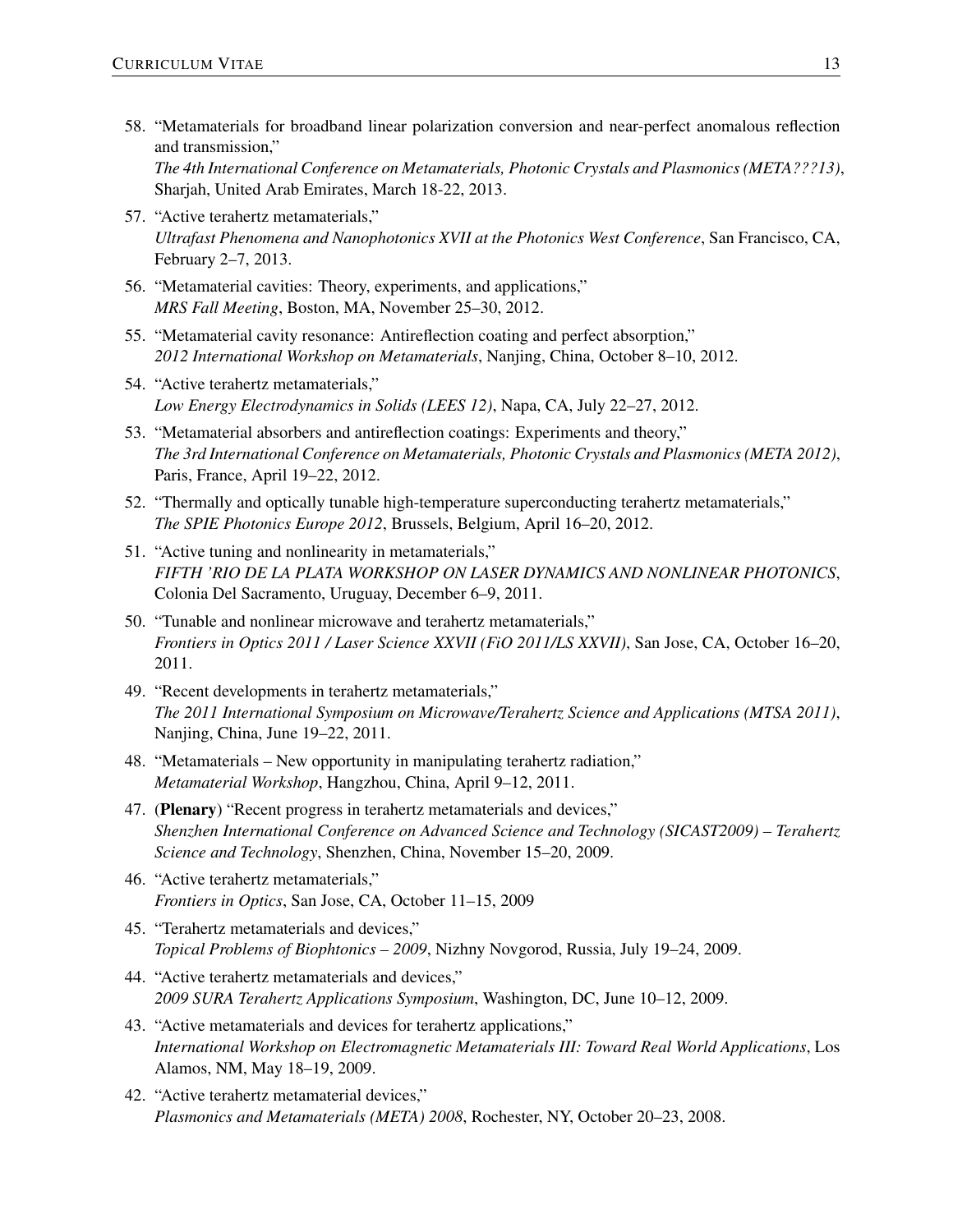- 41. "Hybrid electromagnetic metamaterials for terahertz applications," *2008 SURA Terahertz Applications Symposium*, Washington, DC, June 4–6, 2008.
- 40. (Plenary) "Electromagnetic metamaterials for terahertz applications," *Shenzhen International Conference on Advanced Science and Technology (SICAST2007) – Terahertz Science and Technology*, Shenzhen, China, November 18–23, 2007.
- 39. (Plenary) "Active metamaterials: a novel approach to manipulate terahertz waves," *The Joint 32nd International Conference on Infrared and Millimetre Waves and the 15th International Conference on Terahertz Electronics (IRMMW-THz)*, Cardiff, UK, September 2–7, 2007.
- 38. "Terahertz near-field microscopy," *SPIE Conference of Optics East*, Philadelphia, PA, October 25–28, 2004.

### Invited Colloquia and Seminars

- 37. "Metasurfaces achromatic polarization conversion and efficient optical modulation," *Seminar @ Argonne National Laboratory*, September 11, 2019.
- 36. "Metasurfaces for manipulating terahertz radiation," *Seminar @ National University of Singapore*, June 26, 2019.
- 35. "Metasurfaces: physics and applications," *Physics/Theory colloquium @ Los Alamos National Laboratory*, May 30, 2019.
- 34. "Active metamaterials and metasurfaces," *Seminar @ Center for High Technology Materials, University of New Mexico*, April 25, 2019.
- 33. "Exotic properties of metasurfaces and their applications," *Seminar @ Electrical and Computer Engineering Department, University of New Mexico*, February 9, 2018.
- 32. "10 years of metamaterials research at LANL," *BLABS Seminar @ LANL*, February 27, 2017.
- 31. "Metasurfaces for THz antireflection coatings, polarization rotators, flat lenses, and modulators," *Seminar @ The State University of New York at Buffalo*, September 26, 2016.
- 30. "Applying metamaterials to solve terahertz challenges ," *Seminar @ Notre Dame University*, March 20, 2015.
- 29. "Emergent electromagnetic functionalities in few-layer metamaterials," *Seminar @ Southeast University, China*, December 22, 2014.
- 28. "Emergent electromagnetic functionalities in few-layer metamaterials," *Seminar @ Tianjin University, China*, December 16, 2014.
- 27. "Emergent electromagnetic functionalities in few-layer metamaterials," *Seminar @ Nankai University, China*, December 15 & 17, 2014.
- 26. "Emergent electromagnetic functionalities in metamaterials for terahertz applications," *Seminar @ Georgia Institute of Technology*, September 8, 2014.
- 25. "Emergent electromagnetic functionalities in few-layer metamaterials," *Colloquium @ South Florida University*, September 5, 2014.
- 24. "Metamaterials and metasurfaces: principle, structure, functionality, and application," *Colloquium @ Penn State University*, March 20, 2014.
- 23. "Terahertz metamaterials structure design, material integration, and emergent functionality," *Seminar @ Molecular Foundry, Lawrence Berkeley National Laboratory*, February 11, 2014.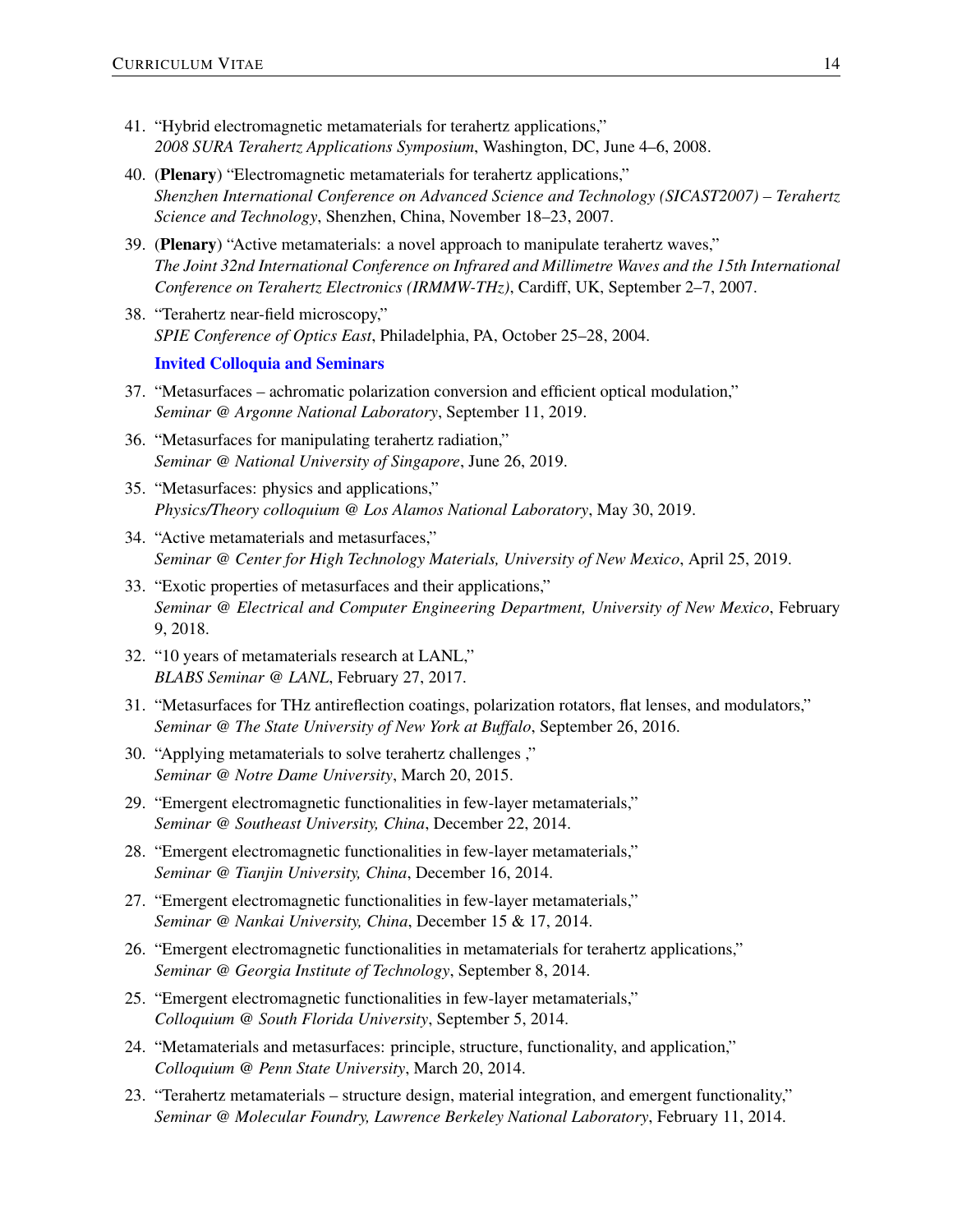- 22. "Active terahertz metamaterials," *Seminar @ Tongji University, China*, October 16, 2012.
- 21. "Active terahertz metamaterials," *Seminar @ Fudan University, China*, October 11, 2012.
- 20. "Manipulating terahertz radiation with electromagnetic metamaterials," *Seminar @ University of Alabama in Huntsville*, October 31, 2011.
- 19. "Recent development in terahertz metamaterials" *Colloquium @ Wenzhou Medical College*, Wenzhou, China, June 29, 2011.
- 18. "Recent development in terahertz metamaterials" *Colloquium @ Physics Department of Zhejiang University*, Hangzhou, China, June 24, 2011.
- 17. "Metamaterials New opportunity in manipulating terahertz radiation," *Seminar @ Virginia Commonwealth University*, April 29, 2011.
- 16. "Metamaterials New opportunity in manipulating terahertz radiation," *Seminar @ Capital Normal University*, Beijing, China, April 18, 2011.
- 15. "Metamaterials New opportunity in manipulating terahertz radiation," *Seminar @ Soochow University*, Suzhou, China, April 14, 2011.
- 14. "Metamaterials New opportunity in manipulating terahertz radiation," *Seminar @ Southeast University*, Nanjing, China, April 13, 2011.
- 13. "Metamaterials New opportunity in manipulating terahertz radiation," *Seminar @ University of Nebraska-Lincoln*, March 25, 2011.
- 12. "Advances in terahertz metamaterials and applications," *Seminar in the Electrical Engineering Department, UCLA*, May 17, 2010.
- 11. "Actively controllable properties of terahertz metamaterials and their applications," *Colloquium @ University of Science and Technology of China*, November 23, 2009.
- 10. "Actively controllable properties of terahertz metamaterials and their applications," *LCLS-PULSE seminars @ SLAC, Stanford University*, October 13, 2009.
- 9. "Terahertz metamaterials: from basics to applications," *OSA Student Chapter @ University of New Mexico*, October 3, 2008.
- 8. "Electromagnetic metamaterials for terahertz applications," *Southern Illinois Unveristy*, Carbondale, IL, March 2008.
- 7. "Electromagnetic metamaterials for terahertz applications," *University of Massachusetts*, Amherst, MA, February 2008.
- 6. "Electromagnetic metamaterials for terahertz applications," *University of Wyoming*, Laramie, WY, December 2007.
- 5. "Artificial materials to bridge the terahertz gap," *MSCookies & Tea Seminar @ Los Alamos National Laboratory*, November 13, 2007.
- 4. "Novel materials and metamaterials for terahertz technology," *Seminar @ University of California at Santa Barbara*, May 17, 2007.
- 3. "Terahertz near-field microscopy for materials characterization & construction of terahertz functional devices using metamaterials," *Seminar @ University of Connecticut*, February 8, 2007.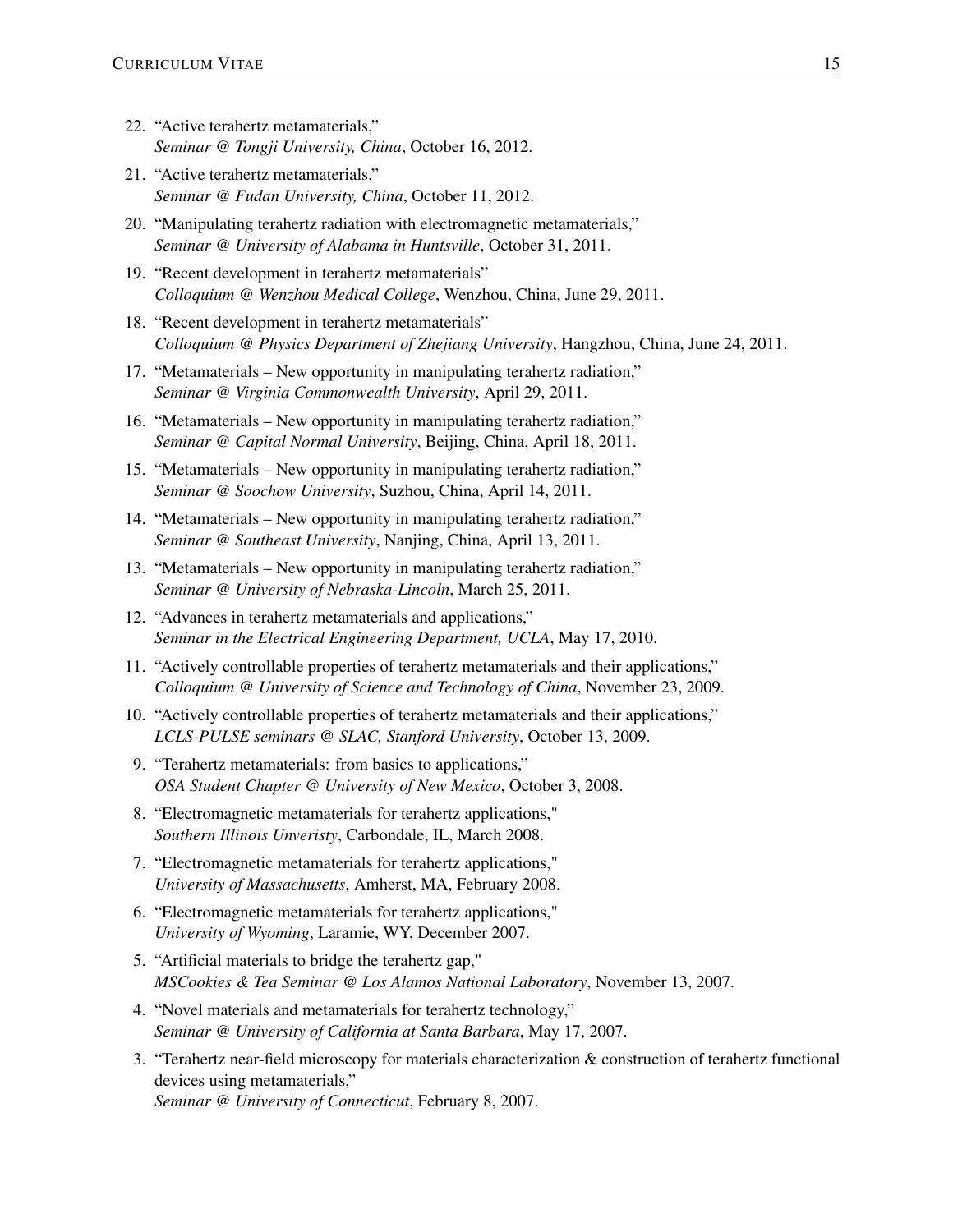- 2. "Terahertz for materials & metamaterials for terahertz," *Texas A&M University*, College Station, TX, January 2007.
- 1. "Terahertz metamaterials and their applications," *Seminar @ Rensselaer Polytechnic Institute*, December 1, 2006.

# CONTRIBUTED CONFERENCE PRESENTATIONS

Presenter is underlined if not by me

- 45. C.-F. Wang, T. G. Habteyes, T. S. Luk, J. F. Klem, I. Brener, H.-T. Chen, and O. Mitrofanov, "Intersubband polaritons and strong coupling in single nanoantenna observed by near-field microscopy," *CLEO*, San Jose, CA, May 10–15, 2020.
- 44. H.-T. Chen and C.-C. Chang, "Broadband terahertz linear polarization rotation and linear-to-circular polarization conversion using metasurfaces," *OSA Advanced Photonics Congress – Optical Sensors*, Zurich, Switzerland, July 2–5, 2018.
- 43. (Poster) H.-T. Chen, C.-C. Chang, L. Huang, and J. Nogan, "Terahertz antireflection metasurfaces and application in narrow bandpass filters," *CLEO: 2018*, San Jose, CA, May 13–18, 2018.
- 42. H.-T. Chen, C.-C. Chang and L. Huang, "Bi-layer metasurfaces for dual and broadband terahertz antireflection," *The 42nd International Conference on Infrared, Millimeter, and Terahertz Waves (IRMMW-THz)*, Cancun, Mexico, August 28–September 1, 2017.
- 41. D. Headland, C.-C. Chang, D. Abbott, W. Withayachumnankul, and H.-T. Chen, "Efficient terahertz metasurface-based flat lens," *The 42nd International Conference on Infrared, Millimeter, and Terahertz Waves (IRMMW-THz)*, Cancun, Mexico, August 28–September 1, 2017.
- 40. (Poster) C.-C. Chang, "Self-aligned bi-layer metasurfaces for terahertz antireflection with expanded bandwidth," *Terahertz Science and Technology: The Mansion Meeting*, Newport, RI, May 23–26, 2017.
- 39. B. Zeng, C.-C. Chang, L. Huang, and H.-T. Chen, "Metasurfaces for terahertz antireflection coatings," *MRS Spring Meeting*, Phoenix, AZ, April 17–21, 2017.
- 38. C.-C. Chang, D. Headland, W. Withayachumnankul, D. Abbott, A. K. Azad, and H.-T. Chen, "Highperformance terahertz metasurface flat lenses," *MRS Spring Meeting*, Phoenix, AZ, April 17–21, 2017.
- 37. (Poster) B. Zeng, L. Huang, C.-C. Chang, A. Azad, A. Singh, A. Mohite, and H.-T. Chen, "Emerging functionalities from few-layer meta-surfaces," *CINT User Meeting*, Santa Fe, NM, September 19–20, 2016.
- 36. H.-T. Chen, B. Zhang, J. Guo, J. Hendrickson, and N. Nader, "Metasurface optical antireflection coatings," *CLEO: 2015*, San Jose, CA, May 10–15, 2015.
- 35. H.-T. Chen and L. Huang, "Antireflection terahertz metasurfaces," *Optical Terahertz Science & Technology Conference (OTST)*, San Diego, CA, March 8–13, 2015.
- 34. L. Huang and H.-T. Chen, "Antireflection metasurfaces," *MRS Fall Meeting*, Boston, MA, November 30–December 5, 2014.
- 33. L. Huang and H.-T. Chen, "Single-layer anti-reflection metamaterials," *The 6th International Workshop on Electromagnetic Metamaterials (IWEM-VI)*, Santa Fe, NM, September 22–23, 2014. (Poster)
- 32. N. K. Grady, J. E. Heyes, D. R. Chowdhury, Y. Zeng, M. T. Reiten, A. K. Azad, A. J. Taylor, D. A. Dalvit, and H.-T. Chen, "Terahertz metamaterials for linear polarization conversion and anomalous refraction," *MRS Fall Meeting*, Boston, MA, December 1–6, 2013.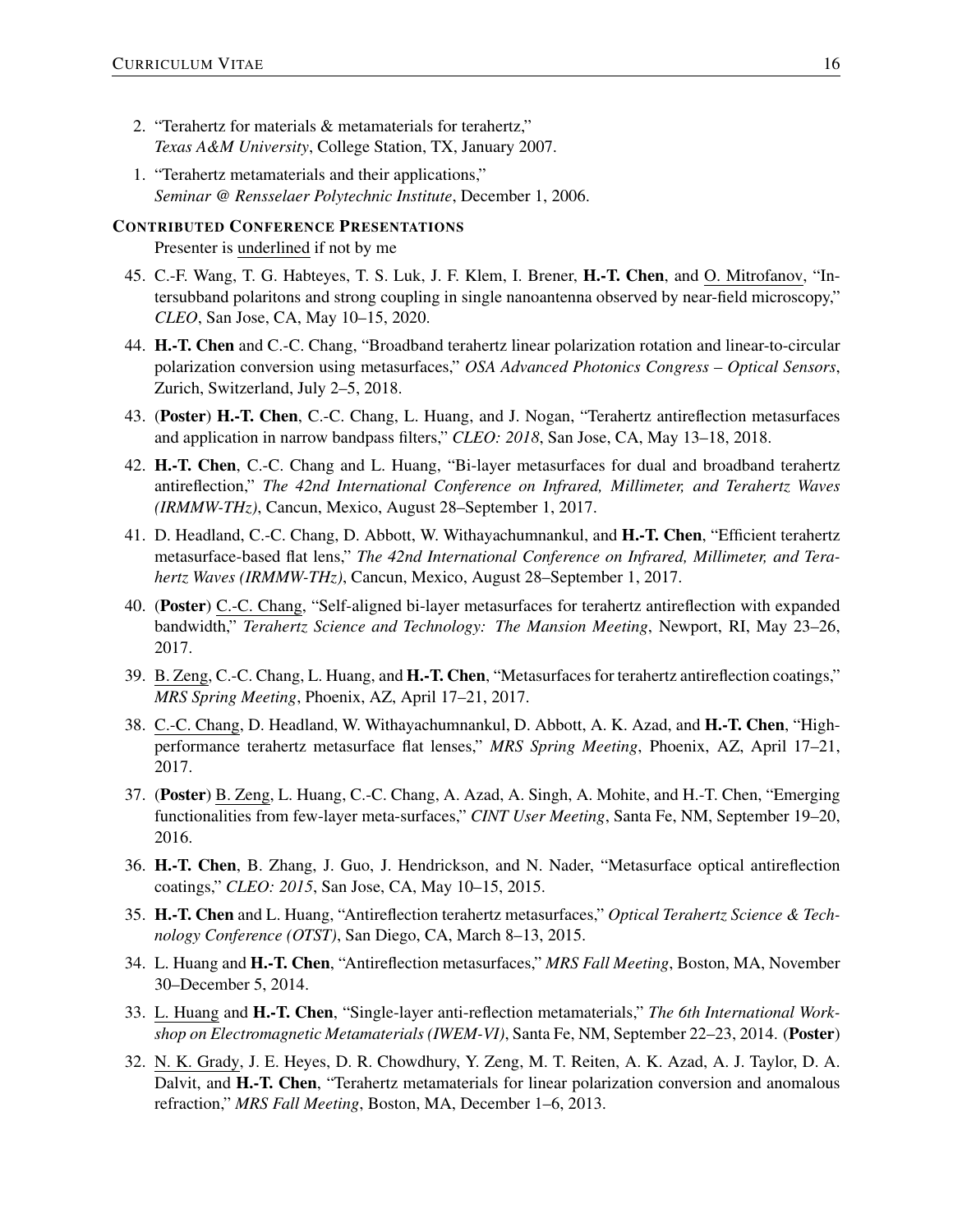- 31. J. E. Heyes, W. Withayachumnankul, A. K. Azad, D. R. Chowdhury, N. K. Grady, and H.-T. Chen, "Insulator-to-metal transition in planar hybrid metamaterials for broadband terahertz modulation," *MRS Fall Meeting*, Boston, MA, December 1–6, 2013.
- 30. J. E. Heyes, W. Withayachumnankul, N. K. Grady, A. K. Azad, and H.-T. Chen, "Hybrid cut-wire metamaterial for broadband THz modulation," *The 2013 LANL Student Symposium*, Los Alamos, NM, July 26–27, 2013. (Poster Winner)
- 29. L. Huang, D. R. Chowdhury, S. Ramani, M. T. Reiten, S. Luo, A. K. Azad, A. J. Taylor, and H.- T. Chen, "A novel approach to further decrease the thickness of ultrathin perfect metamaterial absorbers," *International Workshop on Metamaterials*, Nanjing, China, October 8–10, 2012. (Poster)
- 28. N. K. Grady, B. G. Perkins Jr., H. Y. Hwang, N. Brandt, D. Torchinsky, R. Singh, L. Yan, D. Trugman, S. A. Trugman, A. J. Taylor, K. A. Nelson, and H.-T. Chen, "Nonlinear response of high-temperature superconducting terahertz metamaterials," *SPIE Optics+Photonics*, San Diego, CA, August 12–16, 2012.
- 27. B. Perkins, H. Hwang, K. Nelson, N. Grady, H.-T. Chen, A. Taylor, "Nonlinear ultrafast dynamics of high temperature superconductors probed with THz pump / THz Probe Spectroscopy," *XVIII International Conference on Ultrafast Phenomena (UP)*, Lausanne, Switzerland, July 8–13, 2012.
- 26. N. K. Grady, B. G. Perkins Jr., H. Y. Hwang, R. Singh, H. Yang, J. Xiong, L. Yan, Q. X. Jia, S. A. Trugman, A. J. Taylor, K. A. Nelson, and H.-T. Chen, "Response of high-Tc superconductor metamaterials to high intensity THz radiation," *10th International Congress on Photonic and Electromagnetic Crystal Structures (PECS-X)*, Santa Fe, NM, June 3–8, 2012.
- 25. R. Singh, J. Xiong, A. K. Azad, H. Yang, S. A. Trugman, Q. X. Jia, A. J. Taylor, and H.-T. Chen, "Ultrafast optical switching in superconductor metamaterials," *10th International Symposium on Photonic and Electromagnetic Crystal Structures (PECS-X)*, Santa Fe, NM, June 3–8, 2012. (Poster)
- 24. R. Singh, J. Xiong, A. K. Azad, H. Yang, S. A. Trugman, Q. X. Jia, A. J. Taylor, and H.-T. Chen, "Ultrafast optical tuning of superconducting terahertz metamaterials," *Conference on Lasers and Electro-Optics (CLEO)*, San Jose, CA, May 6–11, 2012.
- 23. D. Roy Chowdhury, R. Singh, J. F. O'Hara, H.-T. Chen, A. J. Taylor, and A. K. Azad, "Photodoped silicon in split ring resonator gap towards dynamically reconfigurable terahertz metamaterial," *Conference of Lasers and Electro-Optics (CLEO)*, San Jose, CA, May 6–11, 2012.
- 22. D. Roy Chowdhury, R. Singh, M. Reiten, H.-T. Chen, A. J. Taylor, J. F. O'Hara and A. K. Azad, "Broadening of fundamental resonance via nested resonators in terahertz metamaterials," *Conference of Lasers and Electro-Optics (CLEO)*, San Jose, CA, May 6–11, 2012.
- 21. D. Roy Chowdhury, R. Singh, J. F. O'Hara, H.-T. Chen, A. J. Taylor and A. K. Azad, "Silicon in split ring resonator gap: an efficient route to achieve reconfigurable metamaterials," *The Fifth International Workshop on Electromagnetic Metamaterials, Albuquerque (IWEM-V)*, NM, March 26–27, 2012.
- 20. N. K. Grady, B. G. Perkins Jr., H. Y. Hwang, R. Singh, H. Yang, J. Xiong, L. Yan, Q. X. Jia, S. A. Trugman, A. J. Taylor, K. A. Nelson, and **H.-T. Chen**, "Nonlinear response of high temperature superconducting terahertz metamaterials", *5th International Workshop on Electromagnetic Metamaterials (IWEM-V)*, Albuquerque, NM, March 26–27, 2012.
- 19. H.-T. Chen, H. Yang, R. Singh, A. K. Azad, J. F. O'Hara, S. A. Trugman, Q. X. Jia, and A. J. Taylor, "Tuning the resonance in superconducting terahertz metamaterials," *Conference on Lasers and Electro-Optics (CLEO)*, Baltimore, MD, May 1–6, 2011.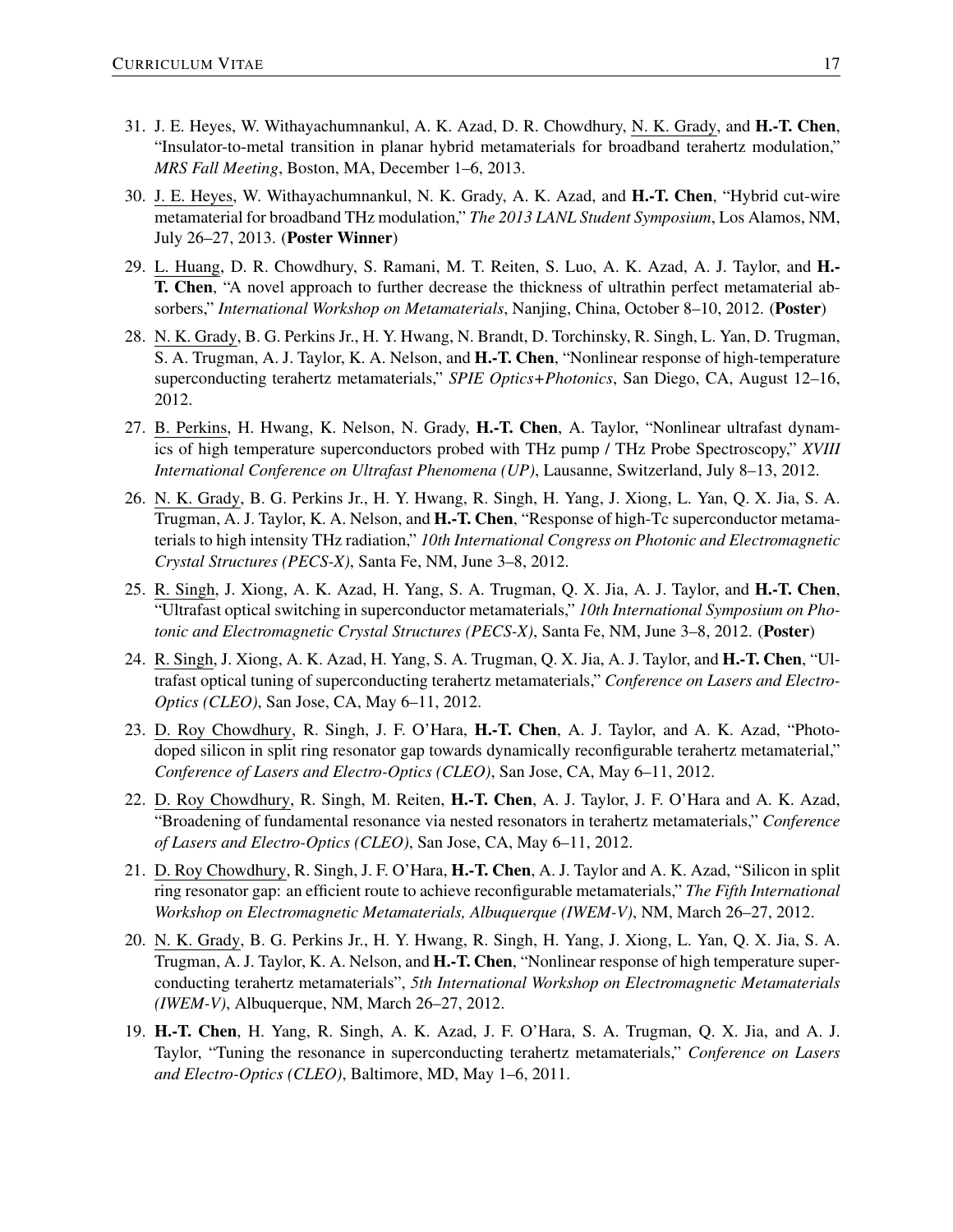- 18. H.-T. Chen, J. Zhou, J. F. O'Hara, F. Chen, A. K. Azad, and A. J. Taylor, "Terahertz antireflection coating using metamaterials," *International Workshop on Optical Terahertz Science and Technology (OTST)*, Santa Barbara, CA, March 13–17, 2011. (Poster)
- 17. R. Singh, A. K. Azad, Q. X. Jia, A. J. Taylor, and H.-T. Chen, "Thermally tunable terahertz metamaterials using strontium titanate single crystal substrates," *International Workshop on Optical Terahertz Science and Technology (OTST)*, Santa Barbara, CA, March 13–17, 2011. (Poster)
- 16. H.-T. Chen, J. Zhou, J. F. O'Hara, F. Chen, A. K. Azad, and A. J. Taylor, "Terahertz antireflection coatings using metamaterials," *Metamaterials '2010, the Fourth International Congress on Advanced Electromagnetic Materials in Microwaves and Optics*, Karlsrule, Germany, September 13–16, 2010.
- 15. H.-T. Chen, R. Singh, J. Gu, C. Rockstuhl, Z. Tian, H. Yang, Q. Jia, J. O'Hara, A. Azad, S. Trugman, W. Zhang, and A. Taylor, "Tuning the response of terahertz metamaterials at low temperatures," *Metamaterials '2010, the Fourth International Congress on Advanced Electromagnetic Materials in Microwaves and Optics*, Karlsrule, Germany, September 13–16, 2010.
- 14. H.-T. Chen J. Zhou, J. F. O'Hara, F. Chen, A. K. Azad, and A. J. Taylor, "Antireflection coating using metamaterials and identification of its mechanism," *International Workshop on Electromagnetic Metamaterials IV (IWEM-IV)*, Albuquerque, NM, August 11–12, 2010. (Poster)
- 13. H.-T. Chen, J. Zhou, J. F. O'Hara, F. F. Chen, A. K. Azad, and A. J. Taylor, "A novel approach of antireflection coating using planar metamaterials," *Photonic Metamaterials and Plasmonics (META)*, Tucson, AZ, June 7–9, 2010.
- 12. H.-T. Chen, W. J. Padilla, M. J. Cich, A. K. Azad, R. D. Averitt, and A. J. Taylor, "A broadband terahertz metamaterial electrical modulator," *Conference of Lasers and Electro-Optics (CLEO)*, Baltimore, MD, May 31 – June 5, 2009.
- 11. H.-T. Chen, A. Azad, R. Averitt, W. Padilla, I. Brener, M. Cich, J. O'Hara, and A. Taylor, "An electrically controllable terahertz metamaterial phase shifter and its application in broadband terahertz modulation," *MRS Spring Meeting*, San Francisco, CA, April 13–17, 2009.
- 10. H.-T. Chen, A. K. Azad, D. Shrekenhamer, W. J. Padilla, R. D. Averitt, A. J. Taylor, and J. F. O'Hara, "Frequency tunable terahertz metamaterials," *Conference of Lasers and Electro-Optics / Quantum Electronics and Laser Science Conference (CLEO/QELS)*, San Jose, CA, May 4–9, 2008.
- 9. H.-T. Chen, H. Lu, A. K. Azad, J. F. O'Hara, A. C. Gossard, R. D. Averitt, and A. J. Taylor, "Electronically control of extraordinary terahertz transmission through subwavelength metal hole arrays," *Conference of Lasers and Electro-Optics / Quantum Electronics and Laser Science Conference (CLEO/QELS)*, San Jose, CA, May 4–9, 2008.
- 8. H.-T. Chen, W. J. Padilla, J. M. O. Zide, A. C. Gossard, A. J. Taylor, and R. D. Averitt, "Electrical control of terahertz metamaterials," *Photonic Metamaterials: From Random to Periodic (META)*, Jackson Hole, WY, June 4–7, 2007.
- 7. H.-T. Chen, W. J. Padilla, J. M. O. Zide, A. C. Gossard, A. J. Taylor, and R. D. Averitt, "Terahertz switch/modulator based on metamaterials," *Conference of Lasers and Electro-Optics (CLEO)*, Baltimore, MD, May 6–11, 2007.
- 6. H.-T. Chen, J. F. O'Hara, A. J. Taylor, R. D. Averitt, W. J. Padilla, J. M. O. Gossard, C. Highstrete, and M. Lee, "Metamaterial based terahertz functional devices," *MRS Spring Meeting*, San Francisco, CA, April 9–13, 2007.
- 5. H.-T. Chen, W. J. Padilla, J. M. O. Zide, A. C. Gossard, A. J. Taylor, and R. D. Averitt, "Active metamaterials at terahertz frequencies," *MRS Fall Meeting*, Boston, MA, November 27 – December 1, 2006. (Poster)